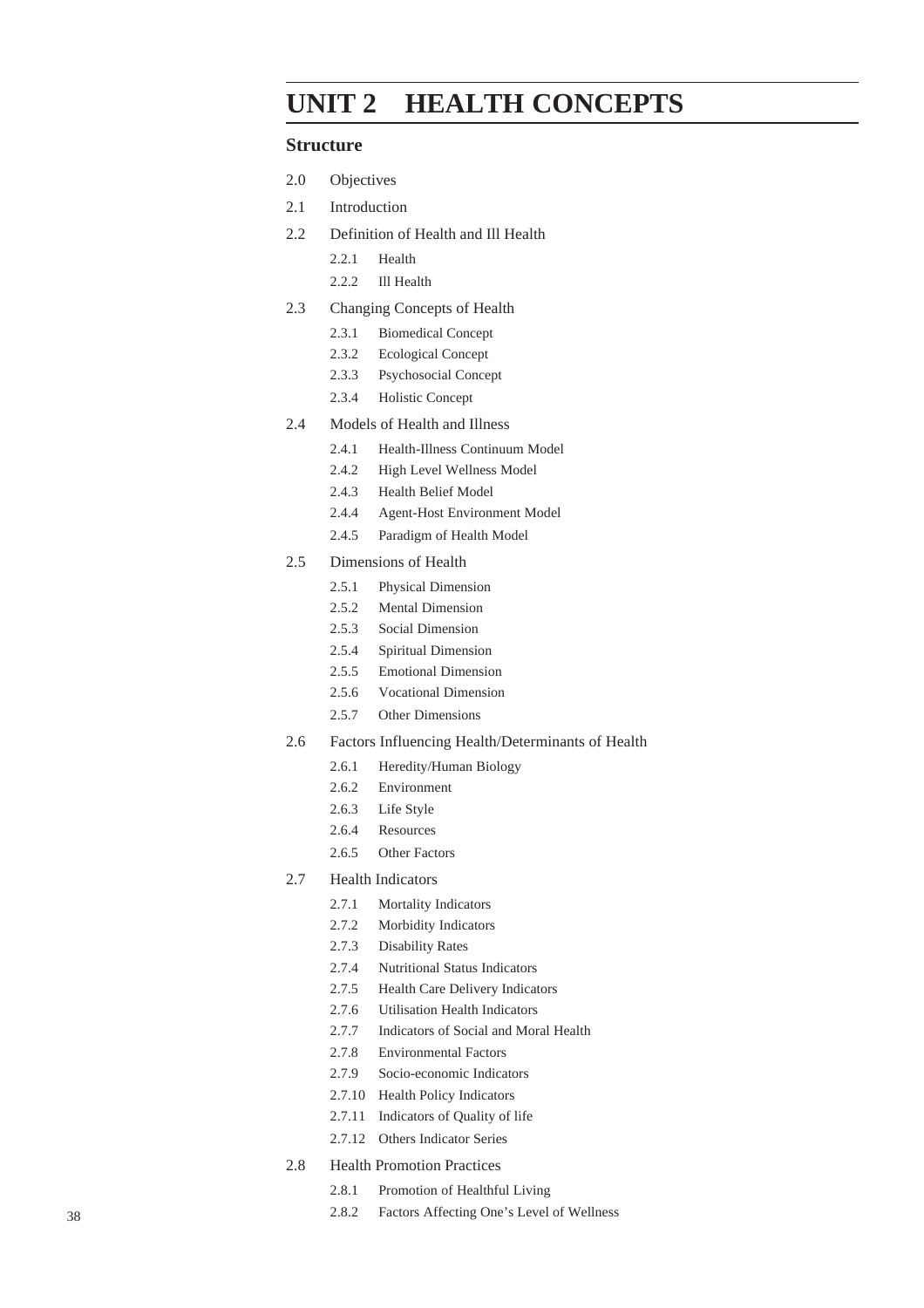- 2.9 Epidemiological Aspects of Disease
	- 2.9.1 Epidemiological Models of Causation of Disease
	- 2.9.2 Natural History of Disease
	- 2.9.3 Levels of Prevention of Disease
	- 2.9.4 Risk Factors
- 2.10 Let Us Sum Up
- 2.11 Activities
- 2.12 Answers to Check Your Progress
- 2.13 Further Readings

# **2.0 OBJECTIVES**

After completing this unit, you will be able to:

- define health and ill health:
- describe the various concepts of health;
- explain the models of health and illness;
- describe the various dimensions of health;
- enumerate the various factors influencing health;
- explain the health indicators; and
- list health promoting behaviours.

# **2.1 INTRODUCTION**

In the previous unit, you have learnt about nursing as a profession and the trends in nursing practice and education. You are familiar with the definition of nursing as "the unique function of the nurse is to assist the individual sick or well, in the performance of those activities contributing to health or its recovery (or to peaceful death) that he would perform unaided if he had the necessary strength, will or knowledge (Hendresan, 1966)". Further nursing involves those activities that assist an individual to gain independence as rapidly as possible. In this unit you will learn about health and illness, concepts of health, various models of health, the dimensions and factors influencing health, indicators of health and health promotion practices.

# **2.2 DEFINITION OF HEALTH AND ILL HEALTH**

## **2.2.1 Health**

We understand the meaning of health but still we find difficult to define it. Different people have different perceptions of health. Some feel that when an individual is free from any sickness or disease he is healthy; other feel that an individual is said to be healthy if s/he is able to perform activities of daily living normally. Still others feel that an individual is healthy if s/he is well adjusted in social life and can function effectively even in stressful situation. What exactly is meant by health? You will be able to understand better if you go through the following definitions.

Health is defined as:

- a) A series of successful and continuous adaptation to a continuously changing environment.
- b) The conditions of being sound in body, mind or spirit and especially free from physical disease or pain (Webster).
- c) Soundness of body or mind; that condition in which their functions are duly and efficiently discharge (Oxford English Dictionary).
- d) "A state of relative equilibrium of body, form and function which result from its successful dynamic adjustment to forces tending to disturb it. It is not passive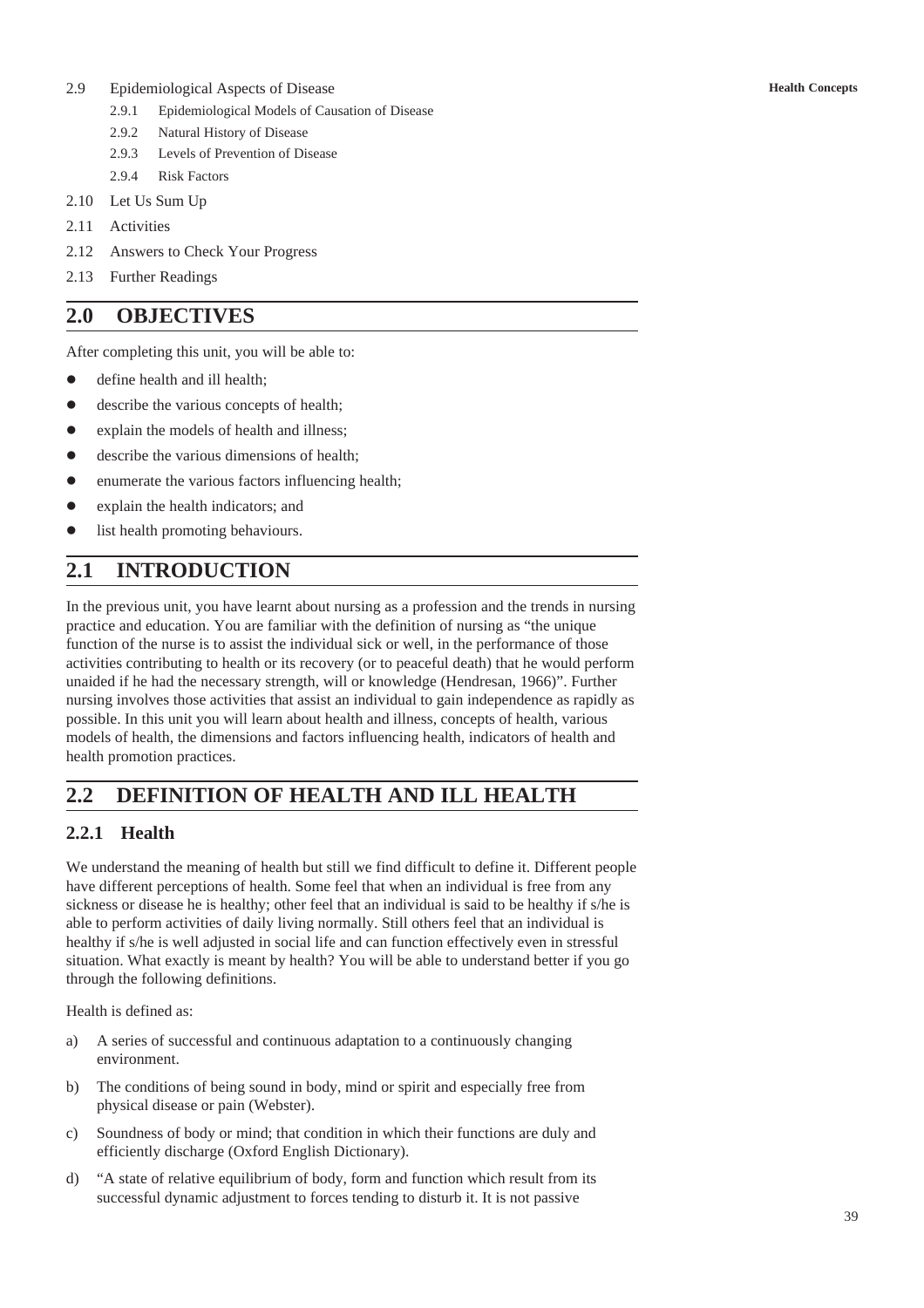**Concepts in Nursing** interplay between body substance and forces impinging upon it but an active response of body forces working towards readjustment." (Perkin)

> e) Health is a relative concept; this may be due to ecological conditions and the fact that standards of health vary among cultures; social classes and age groups.

This implies that health is not an ideal state and there are no international standards fixed for health. We cannot say that individuals of the same age, belonging to different countries and cultures will have the same health standard. There may be variations in weight and height of an individual belonging to different countries and socioeconomic groups but both are healthy. We can further clarify this concept by the following example:

The above mentioned definitions give varied views of health. We shall now try to look into the most widely accepted definition of health given by World Health Organization (WHO) which states:

**Health is a state of complete physical, mental, social and spiritual wellbeing and not merely an absence of disease or infirmity.**

If you look at the definitions carefully, you will realize that four aspects or dimensions emerge from it. These are: (a) Physical (b) Mental (c) Social and dispiritual.

Physical well-being means having the physical strength, endurance and energy to work towards your goals. Mental well-being is ability to cope with the world in a way that brings you satisfaction; social well-being means development of relationships with others – both with people in your immediate surroundings and with the larger community through cultural, spiritual and political activities.

This also implies that goal of health now calls for not only the cure or alleviation of disease. It calls for even more than prevention of disease. Rather it looks beyond to strive for maximum physical, mental social and spiritual efficiency for the individual, for his family, and for the community.

#### **Check Your Progress 1**

Health is defined by the World Health Organization as: ................................................. ........................................................................................................................................... ........................................................................................................................................... ...........................................................................................................................................

> **A new born baby in India weighs 2.8 kg. On an average compared to 3.5 kg in the developed countries and yet compares favourably in health.**

Traditionally, the majority of health care was focused on treatment of acute and chronic conditions at the illness end of the continuum. Gradually the emphasis shifted to include attention to the wellness end of the continuum.

f) Health a Stage of Being:

Health refers to a state of being, that is the qualities and characteristics. We might describe a person in such terms as energetic, outgoing, enthusiastic, beautiful, caring, loving and intense. Together, these qualities become the essence of a person's existence, they describe a state of being. So also, health, as a set of qualities involves the total person i.e. Physical, Psychological, spiritual and sociocultural influences ones present condition. Thus, an individual's placement on the wellness illness continuum can only be known, if we consider that person from a holistic perspective.

g) Health Subjective and Objective Dimension of Health

Health involves subjective and objective dimensions. Subjective (i.e. feeling well or ill) and objective (function) dimensions together provide us with a clear picture of peoples health. Let us see these dimensions in detail. Subjectively, a healthy person is one who feels well, who experiences the sensation of vital, positive state. Healthy people are full of life and vigor, capable of physical and mental productivity. They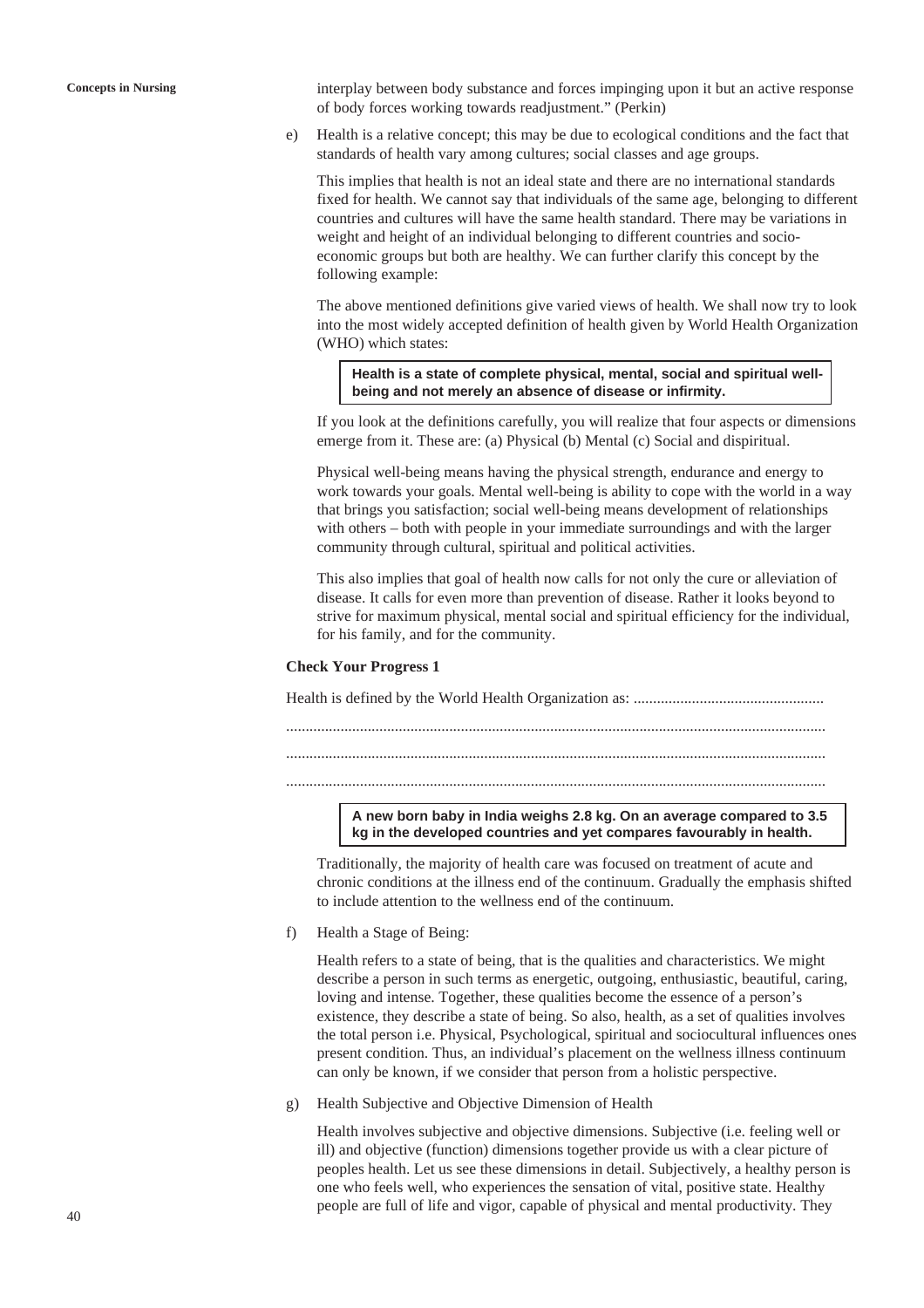feel minimal discomfort and displeasure with the world around them, even this state of feeling well fluctuates. Some mornings we wake up feeling more energetic and enthusiastic than other mornings. How a person feels varies day by day, even hour by hour, nevertheless it can be a strong indicator of that person's health state.

A workable definition of health is required if we are to provide services which effectively meet health needs of individuals, family and community. From the definition given above you are aware of ways of defining health.

Since the WHO definition of health has been widely criticized for its lack of specificity, the WHO later produced a more specific definition stating that health is a condition or quality of the human organism which enables adequate functioning under given hereditary and environmental conditions.

**Thus health can be defined as a series of successful and continuous adaptations to a constantly changing environment, appears to be a more realistic definition of health and more complete since health is a dynamic rather than a static state.**

# **2.2.2 Ill Health**

Ill health has been defined by Radford as the state in which a person is unable to adopt to the stresses of everyday living because of either lack of ease or signs of disease.

# **2.3 CHANGING CONCEPTS OF HEALTH**

In many countries health has become a major social and political issue. Health is a common theme in most cultures.

In many countries health has become a major social and political issue. Health is a common theme in most countries. The most earlier concept of health was "absence of disease."

In some cultures, health and harmony are considered equivalent, harmony being defined as "being at peace with the self, community, God and Cosmos." The ancient Indians and Greeks shared this concept and attributed disease to disturbances in bodily equilibrium of what they called "humors".

The word "health" as it is commonly used today did not appear in writing until about 1000 A.D. Being health was considered the norm, sick people were ostracized. The idea of mental health as we know today, did not exist until the latter part of 18-19th century. People who acted strangely were also ostracized.

With the birth of scientific era in the 19th century, more and more discoveries led to a better understanding of human physiology and the origin of disease. At the same time, society to treat illness with less disgust. The notion that health and illness were two ends of a continuum existed for many years. In fact, it may still be used today. A seemingly healthy person may have an early form of a disease that does not yet have clinical manifestations. For example, young people in our society have heart disease, such as arteriosclerosis. They may be only 20 yrs old, and no evidences of disease is present. Although they appear healthy, without proper diet and exercise, heart disease will continue to develop until clinical manifestations appear.

An understanding is the basis of all health care. In a world of continuous change, new concepts are bound to emerge based on new patterns of thought. The changing concept of health are mainly of four types:

# **2.3.1 Biomedical Concept**

Traditionally health has been viewed as "absence of disease" if one person is free from disease, s/he is considered as healthy. This concept is known as "Biomedical Concept", it has basis is germ theory of disease. The medical profession viewed the human body as a machine, disease as a consequence of the break down of the machine and one of the Doctor's task as repair of machine. Thus health in a narrow view, became ultimate goal of medicine.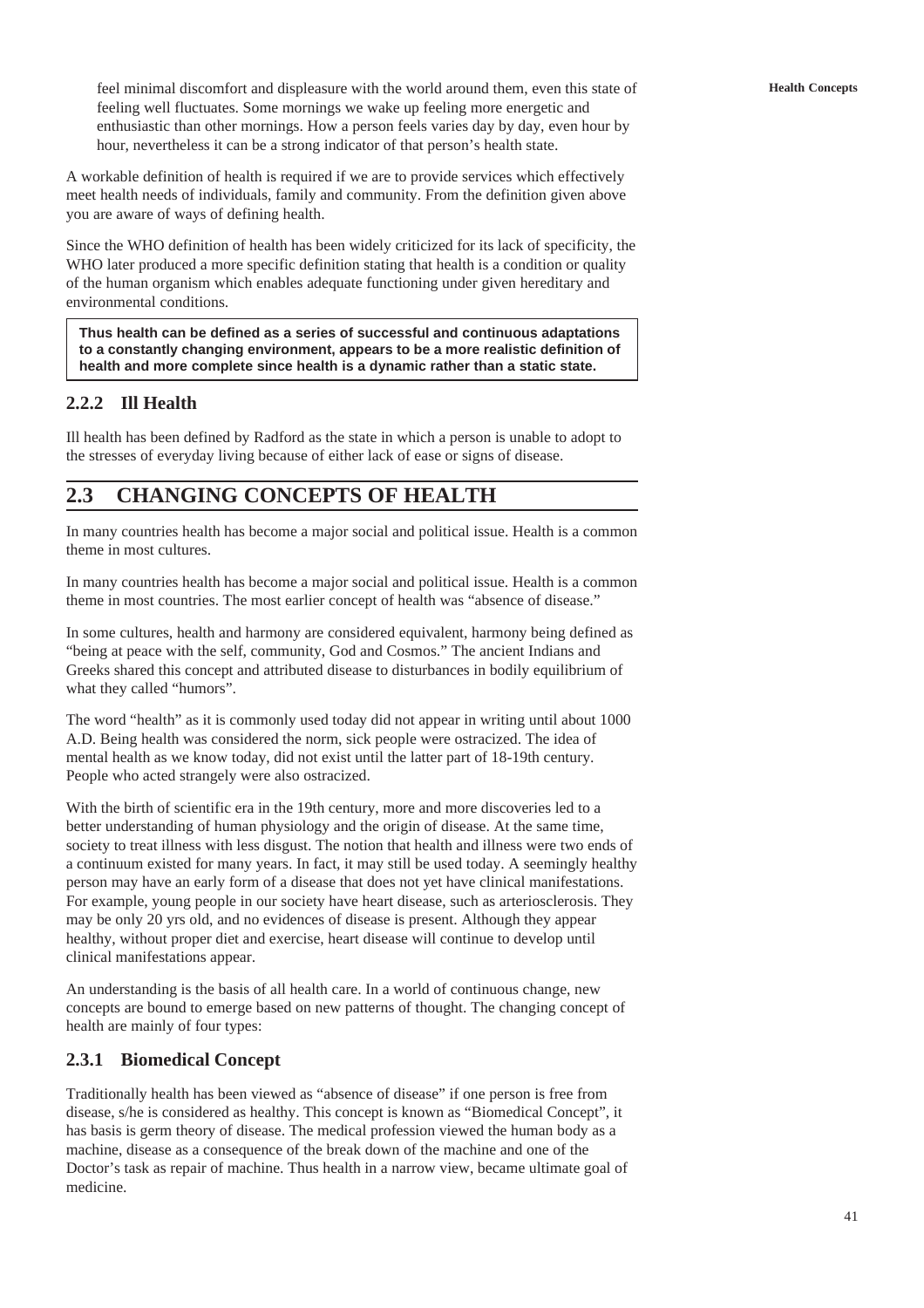**Concepts in Nursing** The limitation of this concept is that, it has minimised the role of environmental, social, psychological and cultural determinants of health.

## **2.3.2 Ecological Concept**

The ecologist put forward another hypothesis which viewed health as a dynamic equilibrium between man and his environment, and disease as a maladjustment of the human organisms to the environment. Ecological and cultural adaptations determine not only the occurrence of disease but also the availability of food and the population explosion. History argues that improvement in human adaptation to natural environment can lead to longer life expectancies and a better quality of life. The concept supports the need for clean air, safe water, ozonic layer in the atmosphere, etc. to protect us from exposure to unhealthy factors.

## **2.3.3 Psychosocial Concept**

Contemporary developments in social sciences revealed that health is not only a biomedical phenomenon, but one which is in the need by social psychological, cultural, economic and political factors of the people concerned. Health is both a biological and social phenomenon.

## **2.3.4 Holistic Concept**

Holistic model is a synthesis of biomedical & ecological model & psychosocial concept. It recognizes the strength of social, economic, political and environmental influence on health. It has been defined as unified or multidimensional process involving the well being of the whole person in the context of his environment. Holistic concept implies that, all sectors of society have an effect on health, in particular, agriculture, animal husbandry, food, industry, education, housing, public works, communications and health sectors the emphasis is on promotion and protection of health.

#### **Check Your Progress 2**

- 1) List the four concepts of health.
	- a) ...........................................................................................................................
	- b) ...........................................................................................................................
	- c) ...........................................................................................................................
	- d) ...........................................................................................................................
- 2) Fill in the blanks:
	- a) Health of an individual means back and forth along a .................................. through out life.
	- b) Holistic model of health is a synthesis of ................................, .......................... and ..................................... concepts.

# **2.4 MODELS OF HEALTH AND ILLNESS**

A model is a theoretical way of understanding a concept or idea. Because health and illness are complex concepts, models are used to understand the relationships between these concepts and the client's attitudes towards health and health practices.

Health beliefs are a person's ideas, convictions and attitudes about health and illness. They may be based on factual information or misinformation, common sense or myths or reality or false expectations. Because health behaviours usually result from health beliefs, they can positively or negatively affect health. Positive health behaviours are activities related to maintaining, attaining or regaining good health and preventing illness such as proper sleep patterns and adequate exercise, diet and nutrition. Negatively health behaviours include practices actually or potentially harmful to health such as smoking, drug or alcohol abuse, poor diet and refusal to take necessary medications.

The following health models to understand clients health behaviours and beliefs so they can provide effective health care. These are the following models: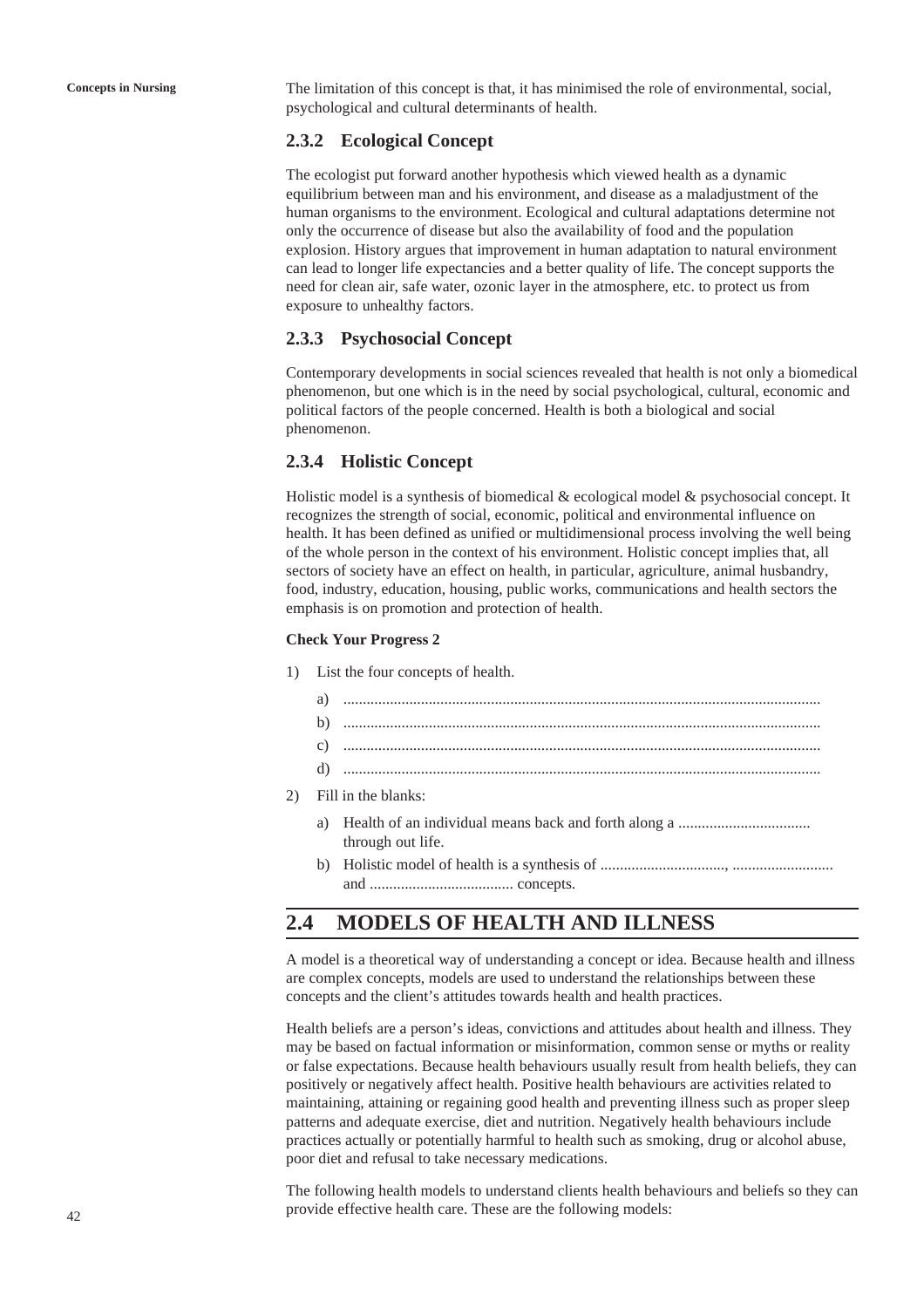## **2.4.1 Health-illness Continuum Model**

Health always involves a continuum, a range of degrees from optimal health at one end to death or total disability at the other. The health of an individual moves back and forth along this continuum throughout life.



**Fig. 2.1: Wellness-illness Continuum**

According to health-illness continuum model health is a dynamic state that fluctuates as a person adapts to changes in the internal and external environments, to maintain a state of total well being. Internal environment refers to physiological system, body temperature, blood preserve, etc. and external refers to atmospheric temperature, humidity, dust, etc.

High level wellness and severe illness are at opposite ends of the continuum. According to Neuman (1990), "health on a continuum is the degree of client's wellness that exists at any point in time, ranging from an optimal wellness condition, with available energy at its maximum to death, which represents total energy depletion." A nurse can determine a clients level of health at any point on the health-illness continuum. Risk factors are important in identifying level of health. They include genetic and physiological variables such as age, life-style and environment. For example an adolescent is more likely than an adult to experience stressors, related to body image and self-concept and an older adult is more likely than a child to develop cardiac illness. The nurse helps clients identify their positions on the health illness continuum to set goals for optimal health (Meleis, 1990). This model is most effective when used to compare a clients present level of health with previous levels of health.

# **2.4.2 High Level Wellness Model**

The high-level wellness model developed by Halpert Dunn (1977) focuses on maximizing the health potential of an individual, family or community. It requires the individual to maintain a continuum of balance and purposeful direction within the environment.

Halpert Dunn defined 'high-level wellness' as "an integrated method of functioning which is oriented towards maximizing the potential of which an individual is capable within the environment where he is functioning". Dunn stressed that wellness is an ongoing process, directed towards higher potential, not a static goal, and that high-level wellness is a feeling of being "alive to the tips of the fingers with energy to burn, tingling with vitality. He conceptualized wellness model as given in Fig. 2.2.



**Fig. 2.2: Wellness Model (Medical)**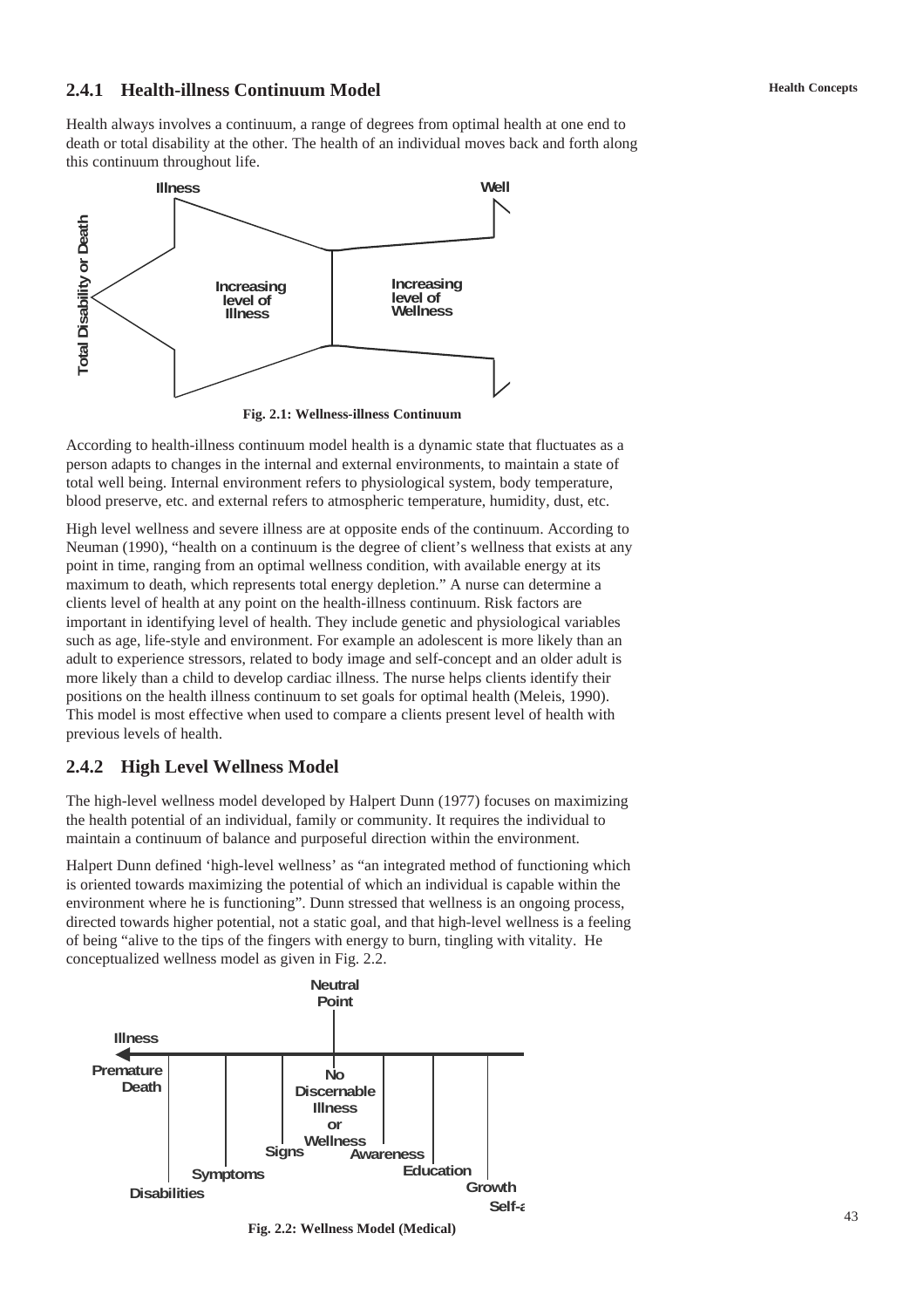**Concepts in Nursing** The model above represented on the left side of the figure bring the client back from illness or disease to a neutral point. The right side represents the potential for high level health and wellness. The objective of this model is to demonstrate how people can move from the point of illness or neutrality into the realm of high-level wellness and to reduce the occurrence or recurrence of illness and disease.



Health care directed at helping a client achieve high level wellness emphasizes health promotion and illness prevention rather than treatment. High level wellness is a dynamic process not a passive, static state. No one ever reaches the point of perfect health, but there is constant attempt to achieve at optimal level of health as possible. Health is a dynamic process that varies as interactions between the individuals and their environment changes.

## **2.4.3 Health Belief Model**

Rosenstoch's (1974) and Becker and Mauman's (1975) Health belief model addresses the relationship between a person's belief and behaviour. It is a way of understanding and predicting how client's will behave in relation to their health and how they will comply with health care therapies. Use of this model is based on a person's perception of the susceptibility to an illness, the seriousness of the illness, and the benefits of taking action to prevent the illness. For example, this model helps nurse's to understand factors influencing client's perceptions, belief's and behaviour and to plan the most effective care.



**Fig. 2.4 : Health belief model**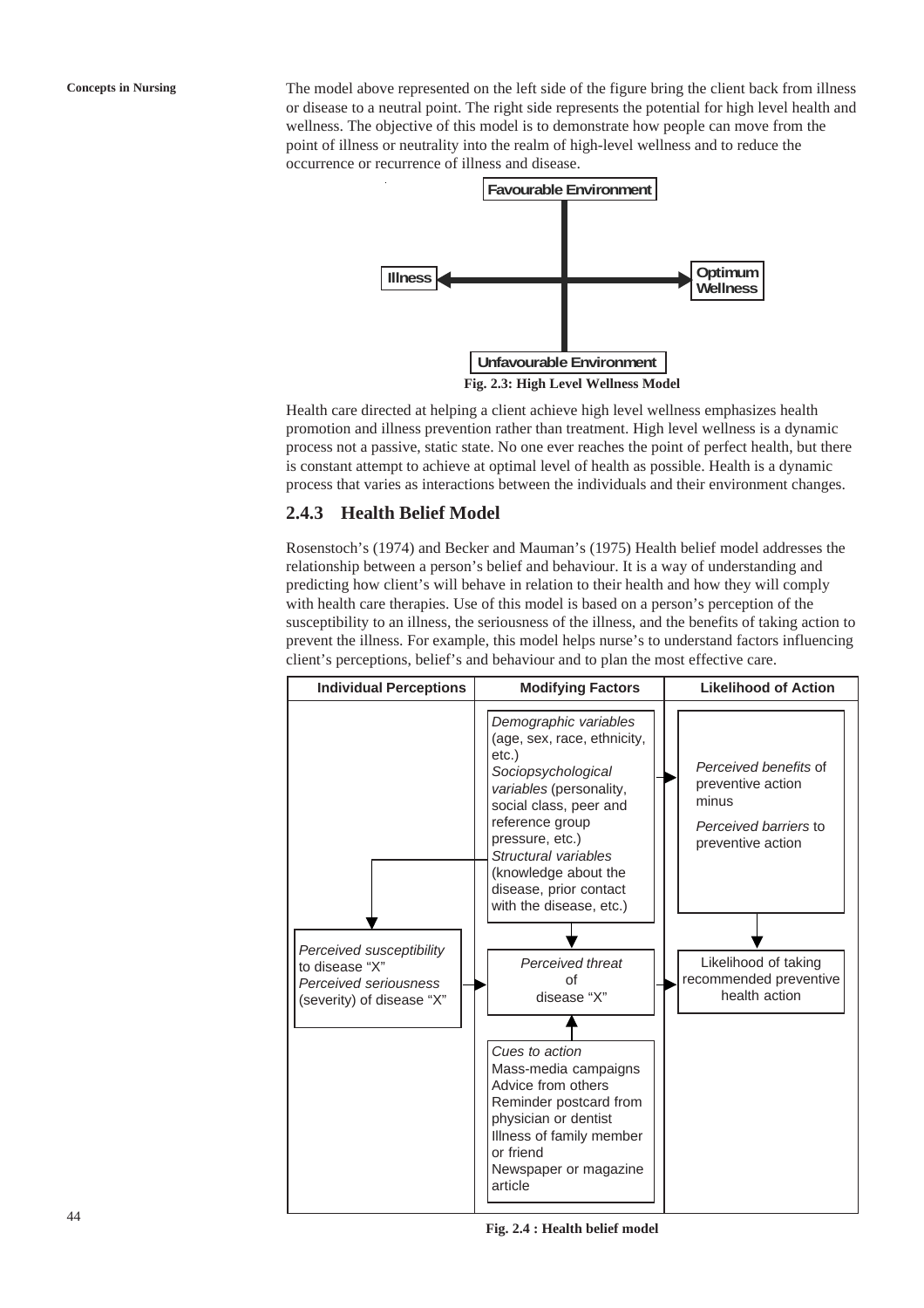The first component of this model describes the client's needs to recognize the familial or hereditary basic of Diabetics mellitus. If the father and an elder brother are diabetic the client has a personal risk of becoming diabetic and also the seriousness of the disease. Here the Modifying factor could be his age, sex, stress, coping and life style, influencing the perennial threat of illness. The causes to action, i.e. his knowledge/awareness through mass media, advice from doctors and relatives or friends may also influence his perennial threat, which is further affected by the previous action. The state of perennial threat may result in person's likelihood of falling action.

# **2.4.4 Agent-Host Environment Model**

Deficiencies in the biomedical concept gave rise to other concepts. The ecologists put forward an hypothesis which viewed health as a dynamic equilibrium between man and his environment, and disease as a maladjustment to environment.

The agent, host, environment model describes the cause of illness in other health areas. It states that the level of health or illness of an individual or group depends on the dynamic relationship of the agent, any internal or external factors that can lead to illness, the group who may be susceptible to the illness, and the environmental factors that may increase the risk of the Illness. When the agent, most and environment factors are in balance health is maintained. When there are out of balance, disease occurs and thus health is an ever changing state.



**Fig. 2.5(a): Ecological model of health equilibrium**



**Fig. 2.5(b): The agent-host-environment triangle**

### **Agents**

Agents can be Biological, Chemical, Physical, or Psycho Social.

# **Host Factors**

Host factors are physical or psychosocial situations or conditions putting people at risk for illness.

# **Environment**

This includes external factors that make illness more or less likely to occur for example environmental sanitations, generic cleanliness etc. In the absence of any measures all diseases (specially infections, follow a natural cause of events which is referred as 'Natural History of Disease'. It starts with the interaction of agent, host and environment.

# **2.4.5 Paradigm of Health Model**

The epidemiologists have stated that health is influenced by a variety of factors such as human biology, environment, life styles and health and health related sources as shown in this Fig. 2.6.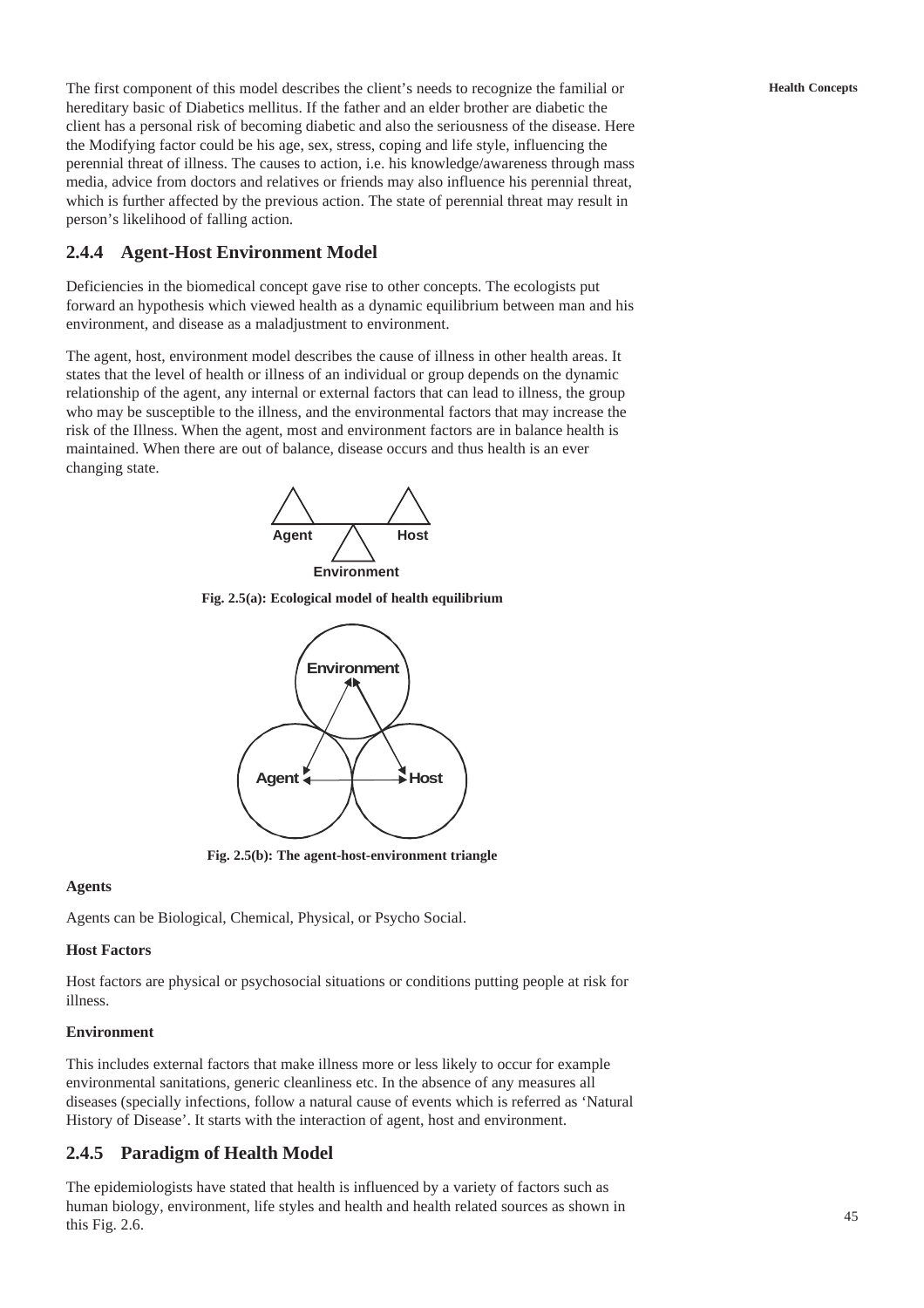#### **Fig. 2.6: Health paradigm**

These four factors are related to each other and also interact with each other in causation of health and illness. These four factors must be in balance for people to remain healthy.

As health cannot be seen in isolation as a separate entity and we know that health is influenced by a large number of factors, hence a coordinated and integrated approach is required so as to render comprehensive services. Health development requires and influences the joint efforts of Water supply, Sanitary Public works, Agriculture, Industry, Housing, Education, Recreation and Human resources for the optimal level of wellness. The shift in health concepts from superstitions to germ theory and later to multifactorial causation resulted in health promotion programs at the community levels such as MCH Family Welfare, School Health Program, Occupational Health Services, Integrated Child Health Development Services and so on.

With emphasis on 'Primary Health Care' approach to achieve 'Health for All' by 2000 much emphasis was paid on Community Participation to obtain self-reliance by placing health in people's hands, empowerment of women, matters of health became the concern of all right from the planners to the consumers of health services.

# **2.5 DIMENSIONS OF HEALTH**

There are mainly three dimensions of health. They are the physical, the mental and social. In addition to this there are many more dimensions like spiritual, emotional, vocational and political dimensions. Since human being has all the aspects, all the dimensions of health are interrelated and interdependent, and has its own nature.



**Fig. 2.7: Dimensions of Health**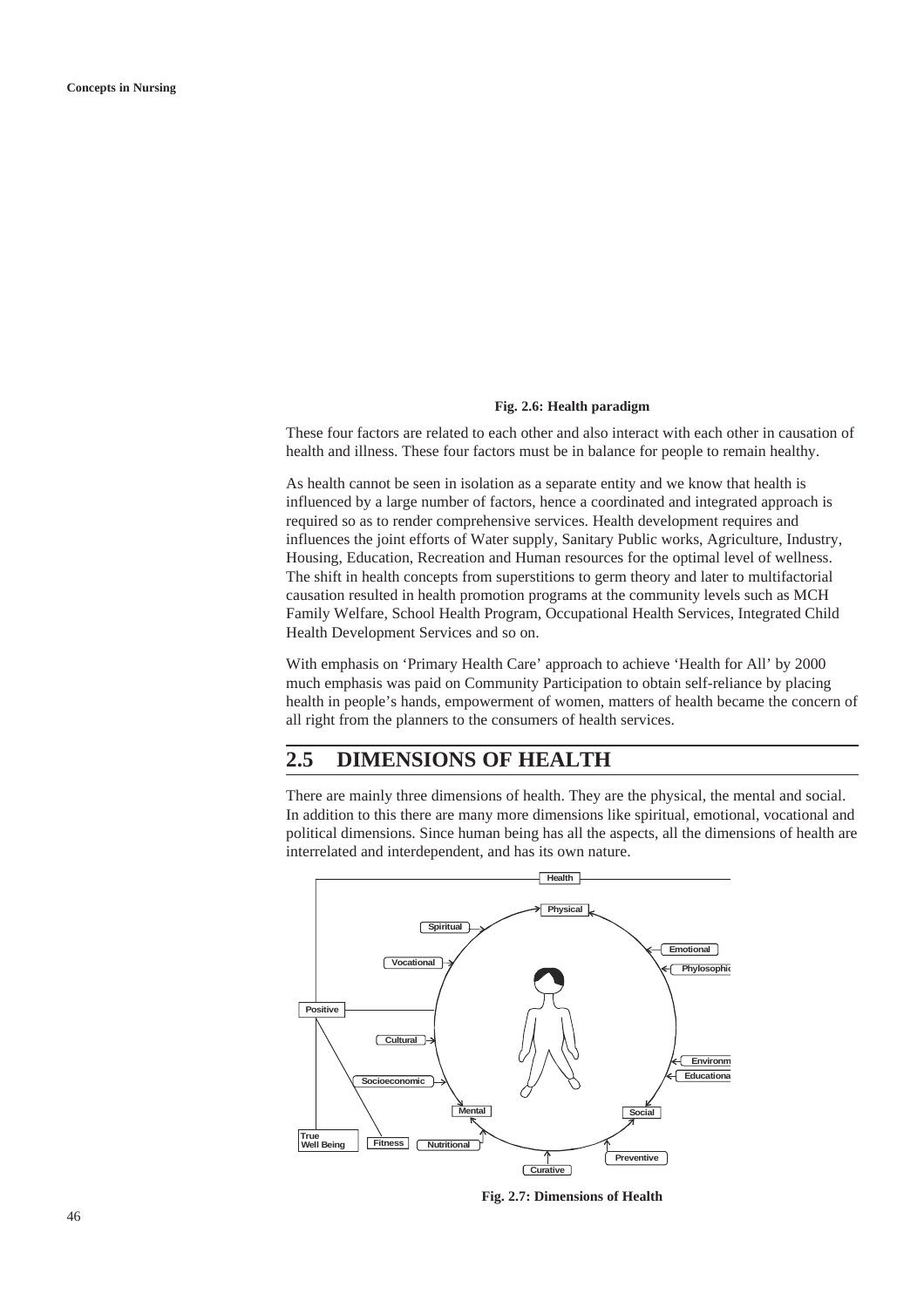The state of positive health implies the notion of perfect functioning of the body and mind. It conceptualizes health.

- i) Biologically as a state in which every cell and every organ is functioning at optimum capacity and in perfect harmony with the rest of the body.
- ii) Psychologically as a state in which the individual feels a sense of perfect well being and of mastery over his environment.
- iii) Socially as a state in which the individual's capacities for participation in the social system are optimal.

Positive health will remain mirage, because everything in life is subject to change. Positive health depends not only on medical action, but on all the other economic, cultural and social factors operating in the community.

## **2.5.1 Physical Dimension**

The physical dimension of health implies perfect functioning of the body. Biologically it is a state in which every cell and every organ is functioning at optimum capacity and in harmony with the rest of the body.

### **Signs of Physical Health**

Signs of physical health are: good complexion, clean skin, bright eyes, lustrous hair with a body well clothed, with firm flesh, not too fat, a sweet breath, a good appetite, sound sleep, regular activity of bowels and bladder and smooth and easy co-ordinated bodily movements. All organs of the body are unexceptional size and function normally, all the special senses are intact, a resting pulse rate, blood pressure and exercise tolerance are all within the range of normality for individuals age and sex. In the young and growing, there should be a steady weight gain.

### **Evaluation of Physical Health**

Various tools and techniques are used in various combinations for assessment of physical health. They include self-assessment, clinical examination, assessment of risk factors, listing of ill health and medication, nutrition and dietary assessment, etc.

At the community level various indices and health rate such as MMR, morbidity pattern, IMR and expectation of life can be used for assessment of health of the community.

# **2.5.2 Mental Dimension**

Good mental health is the ability to respond to many varied experiences of life with flexibility and a sense of purpose. Mental health is defined as state of balance between individual and the surrounding world, a state of harmony between oneself and others, a coexistence between the realities of self and that of other people, and that of the environment.

### **Characteristics of a Mentally Healthy Person**

There are certain characteristics of a mentally healthy person:

- a) Mentally healthy person is free from internal conflicts.
- b) S/He is well adjusted.
- c) S/He searches for identity.
- d) S/He has strong sense of self esteem.
- e) S/He knows himself, needs, problems and goals.
- f) S/He has good self control.
- g) S/He faces problems and solves them intelligently.

Assessment of mental health can be done by mental status examination and various other standardized tests such as adjustment scale, self esteem/self concept, tasks on problem solving ability, intelligent and personality test.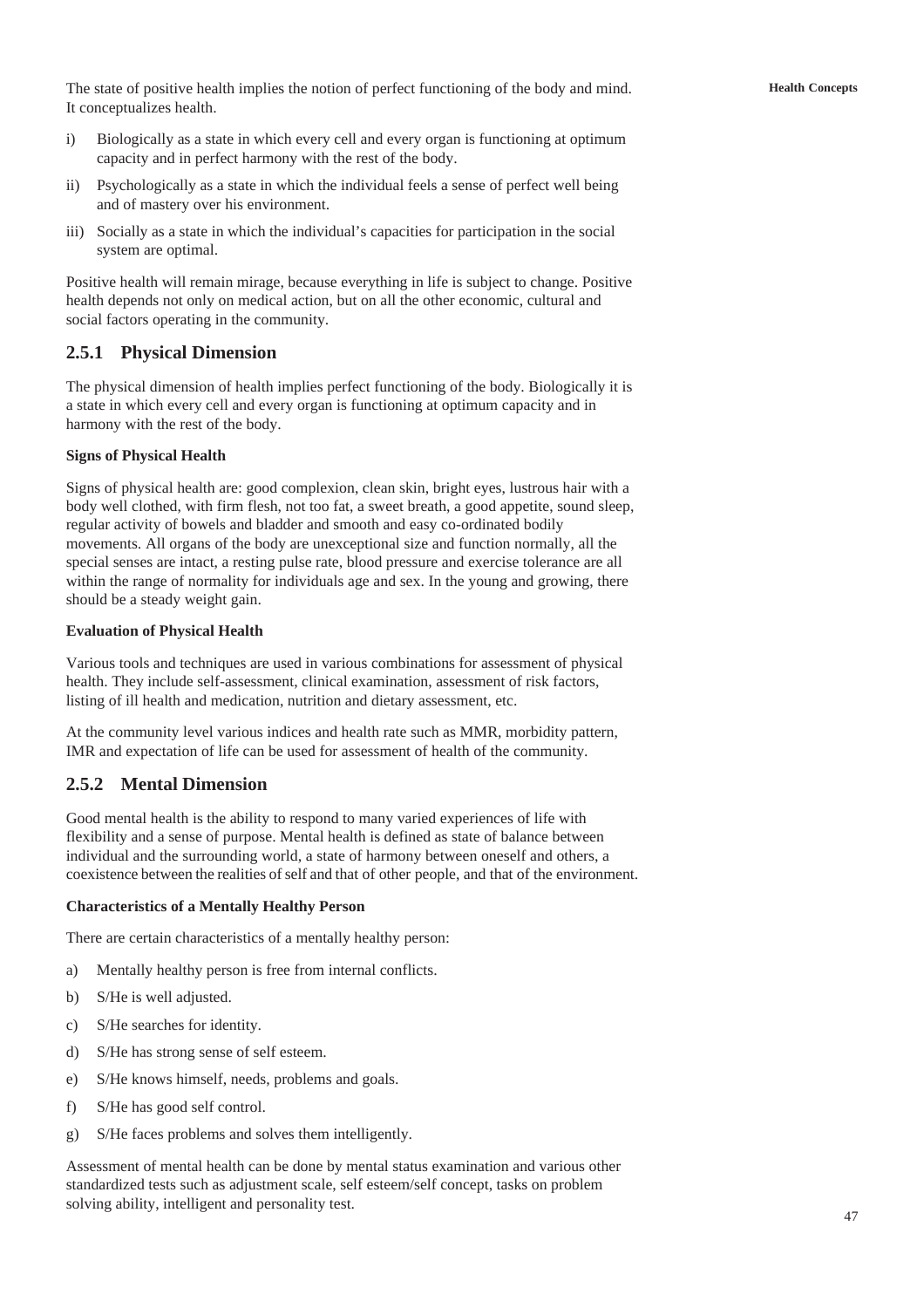## **Concepts in Nursing 2.5.3 Social Dimension**

Social well being implies harmony and integration within the individual, between each individual and other members of the society and between individuals and the world in which they live.

Social health is defined as the quantity and quality of an individuals interpersonal ties and the extent of involvement with the community.

**Social Dimensions** include the levels of social skills one possesses, social functioning and the ability to see oneself as a member of the larger society. Social dimension takes into account an individual as a part of family and wider community and focuses on well being of whole person including social and economic conditions. Social health is rooted in a positive material environment and positive human environment which is concerned with social network of the individual.

## **2.5.4 Spiritual Dimension**

Spiritual health refers to that part of the individual which reaches out and strives for meaning and purpose in life. This transcends psychology and physiology Spiritual health includes integrity, principles and ethics, the purpose of life, commitment to some higher being and belief in concepts that are not subject to state of art explanation.

## **2.5.5 Emotional Dimension**

Emotional dimension is related to feelings of an individual. Even though closely associated with mental health, it is a separate entity from cognition.

## **2.5.6 Vocational Dimension**

Vocation dimension is a new dimension and is a part of human existence. Physical work is associated with improvement in physical capacity and goal achievement and selfrealization are source of satisfaction and enhanced self- esteem. Capacities and limitations of work plays an important role in promoting both physical and mental health. Vocational dimension represents the culmination of the efforts of other dimensions as they function together to produce life success or may be merely a source of income.

## **2.5.7 Other Dimensions**

There are many non-medical dimensions of health. These dimensions symbolize a huge range of factors to which other sectors besides health must contribute if all people are indeed to attain a level of health that will permit them to lead a socially and economically productive life. The main other dimensions are:

- 1) Philosophical dimensions
- 2) Cultural dimensions
- 3) Socio-economic dimensions
- 4) Environmental dimensions
- 5) Educational dimensions
- 6) Nutritional dimensions
- 7) Curative dimensions
- 8) Preventive dimensions.

Therefore the concept of health cannot become a reality because man can never be so perfectly adapted to his environment. Health is the ability of an individual or social group to modify himself or itself continually, in the face of changing conditions of life.

#### **Check Your Progress 3**

- 1) List any three health illness models.
	- a) ............................................................................................................................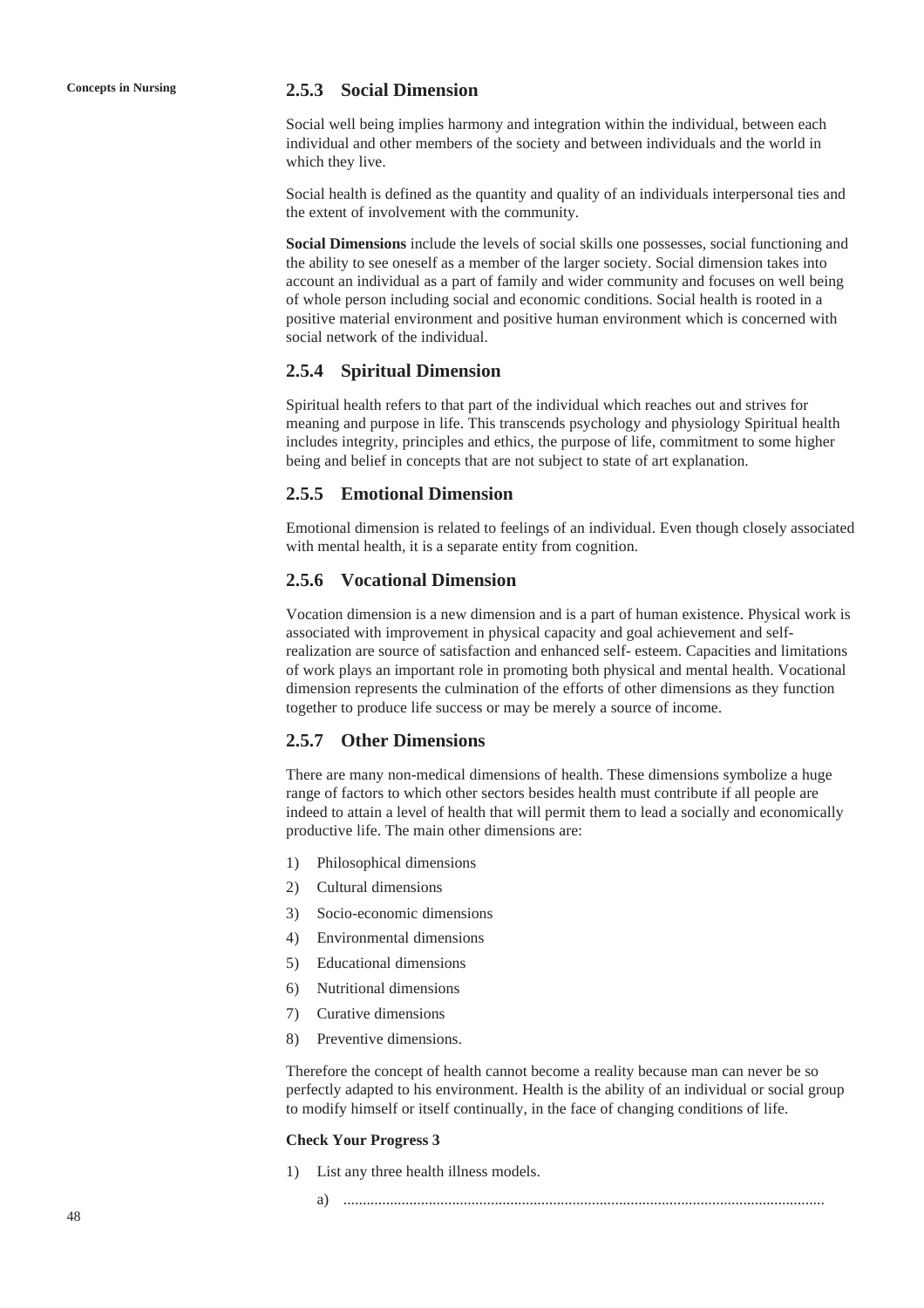|    | b)                                                                                             |
|----|------------------------------------------------------------------------------------------------|
|    | $\mathcal{C}$ )                                                                                |
| 2) | Draw a diagram of health-illness continuum, indicating various states of health or<br>illness. |
| 3) | What are the basic concepts of Rosenstocla's Health Belief Model.                              |
|    |                                                                                                |
|    |                                                                                                |
|    |                                                                                                |
| 4) | List three major dimensions of health.                                                         |
|    | a)                                                                                             |
|    |                                                                                                |
|    | C)                                                                                             |
| 5) | List any four characteristics of a mentally healthy person.                                    |
|    | a)                                                                                             |
|    | b)                                                                                             |
|    | c)                                                                                             |
|    | d)                                                                                             |
|    | e)                                                                                             |

# **2.6 FACTORS INFLUENCING HEALTH / DETERMINANTS OF HEALTH**

Health has multiple dimensions as we have just seen and therefore health is multifactoral. The factors which influence health are both within the individual and externally in the society in which he or she lives. The factors influencing health can be broadly classified into **genetic factors** and **environmental factors** to which he is exposed. Interactions of these factors may be having deleterious effects or may be health promotive.

Health of individual and communities are due to many interactions. The important determinants are:



**Fig. 2.8: Determinants of Health**

# **2.6.1 Heredity/Human Biology**

Health i.e., physical and mental health is determined to a large extent by genetic make up. There are a number of diseases of genetic origin. The state of health, therefore depends partly on the genetic constitution of man.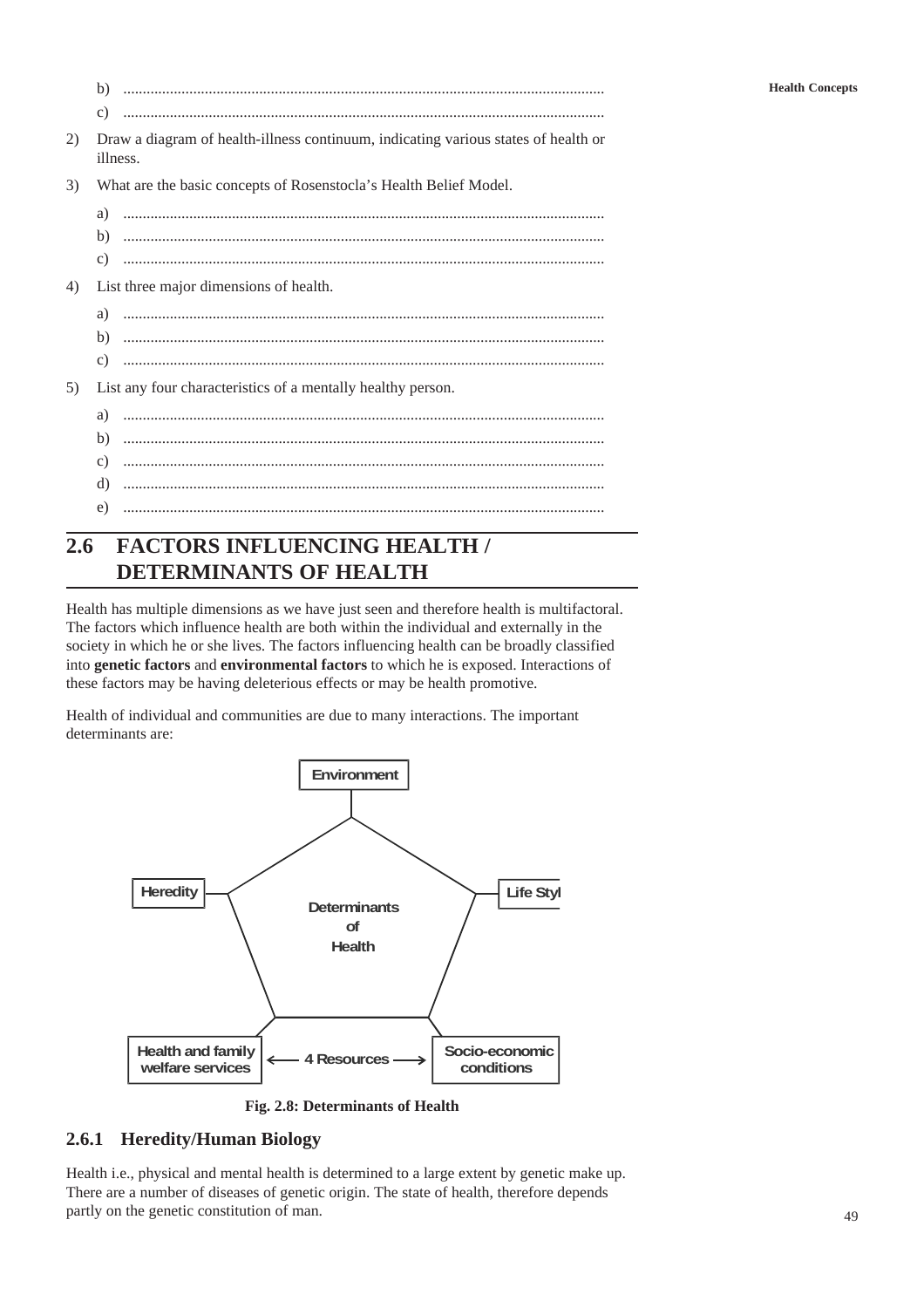**Concepts in Nursing** From the genetic standpoint health can be defined as that state of individual which is based upon the absence from the genetic constitution of such genes as corresponds to characters that takes the form of serious defects and derangement and to the absence of any aberration in respect to the total amount of chromosome material in the karyotype as states in positive terms from the presence in the constitution of the genes that correspond to the normal characterization and to the presence of normal karyotype. A person should be able to express as completely as possible the potentialities of his genetic heritage Gender : In the last decades it is found that women consistently record higher rates of chronic and acute sickness and has a higher mortality rate. The psychiatric admissions due to depression, deliberate self-harm, suicidal attempts etc. are also higher in women. Life circumstances influencing mental health of women, poverty, employment status, marital status or motherhood probably combines to create an atmosphere of stress.

## **2.6.2 Environment**

Environment has a close relation with the health of an individual. Environment can be external or internal. The **internal environment** is pertaining to each and every component part, every tissue, organ and organ system and their harmonious functioning within the system. External environment consists of those things which man is exposed after conception. It is all that which is external to the individual human host.

It can be divided into:

- a) Physical
- b) Biological
- c) Psychological

The internal environment constitutes personal environment i.e., individuals way of living and life style. The environment has a direct impact on the physical, mental and social well being of those living in it. In the environment favourable to the individual, he can make full use of his physical and mental capabilities.

## **2.6.3 Life Style**

Life style denotes the way people live, reflecting a whole range of social values, attitudes and activities. Lifestyles are learnt through social interaction with parents, peer, groups, friends and siblings and through school and mass media. Life style is composed of cultural and behavioural patterns and life long personal habits, that have developed through processes of socialization.

Many of the health problems are associated with life style changes. Risk for illness and death are related with life styles such as lack of sanitation, poor nutrition, personal hygiene, elementary human habits, customs and cultural patterns. Certain life styles like adequate nutrition, enough sleep, sufficient physical activity to promote health. Achievement of optimum health demands adoption of healthy styles.

## **2.6.4 Resources**

The resources which help in maintaining and determining health of an individual are explained below.

#### **Socio Economic Conditions**

Socio economic conditions influence human health. Health status is primarily determined by the level of socio-economic development like per capita income, political system, economy etc. The important socio-economic factors that are of major importance are:

*Economic Status:* The per capita income is accepted measure of socio-economic performance. The socio-economic development has a major role in reducing morbidity, increasing life expectancy and improving quality of life. Socio-economic status determines the purchasing power, quality of life, standard of life, family size and pattern of disease and deviant behaviour in the community.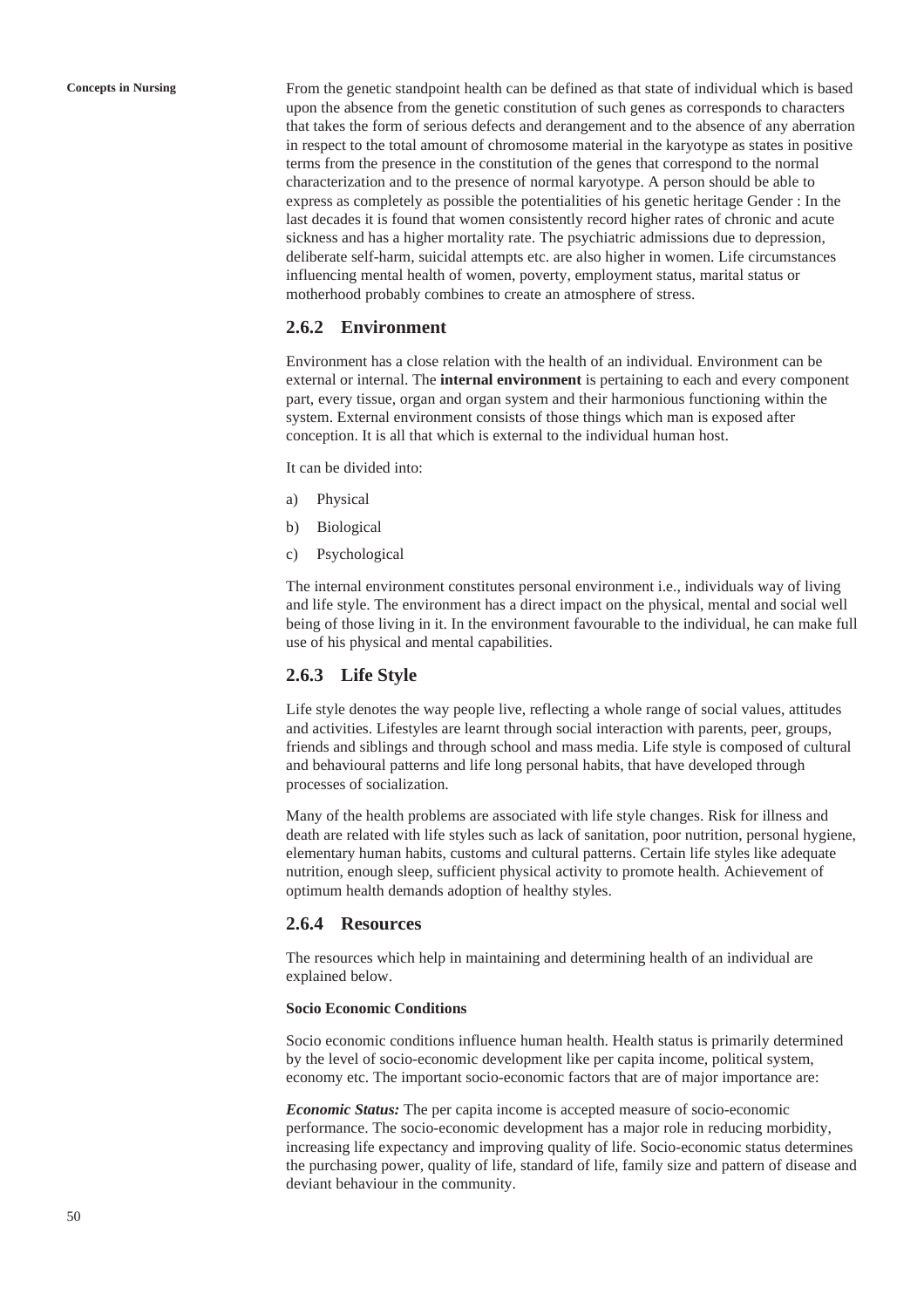*Education:* Education is an important factor affecting health. Lack of education closely coincides with ill health, high IMR, malnutrition etc. Education compensates the effects of poverty on health irrespective of availability of health facilities.

*Occupation:* Occupation promotes health and unemployment shows higher incidence of ill health and death. Loss of work means loss of income and status resulting in psychological and social damage.

*Political System:* Health is related to country's political system as it can affect the implementation of health technologies. Political system shapes the community health services or decisions concerning resource allocation, manpower policy, choice of technology and the degree to which health services are made available and accessible to different segments of society. For example, adoption of policies related to gender equalities is a political issue.

Political commitment and leadership should be oriented towards social development, not merely economic development. If health patterns are to be changed, changes must be made in the entire socio-political system. The social, economic and political action are required to eliminate health hazards in working and living environments.

### **Health Services**

Health services are directed towards treatment of diseases, prevention of illness and promotion of health. Purpose of health services is to improve the health status of the population and make health services available to all sectors of the population.

Health services are essential for social and economic development. To be effective, the health services must reach the social periphery that the community can afford and be socially acceptable. Health services is termed as primary health care, for example, immunization to reduce the incidence/prevalence of particular diseases, care of pregnant women and children to reduce the maternal and child mortality and morbidity etc. Health services how technically elegant or cost effective are ultimately pertinent if they improve health.

## **2.6.5 Other Factors**

There are other factors such as culture, language, dietary pattern, hygienic status, health habits that contribute to the determination of health of a community.

- i) **Language:** Difference in language may create barriers to communication where verbal communication is difficult, non-verbal communication becomes an important aspect of interaction.
- ii) **Diet:** Many cultures, religious beliefs put limitations on diet and food preparation and prohibition of some foods. In some cultures there is requirement to fast at certain times which can have an effect on health.
- iii) **Hygiene:** Healthy hygiene practices such as daily bath, washing of hands after defecation, using right hand for eating food and left for washing, aids for maintenance of positive health.
- iv) **Habits:**
	- a) *Smoking:* Smoking causes death and considerable impairment to quality of life for those suffering from smoking related diseases. Cost of smoking is very high and harmful. Effects of smoking extend beyond individual himself and dangers of 'side stream' or passive smoking are being increasingly identified. There are higher incidences of lung cancers, LBW babies, miscarriages, pregnancy complications, respiratory tract infections etc.
	- b) *Alcohol:* Drinking too much or even drinking a small amount at the wrong time can lead to tragedy and ill health. Alcohol leads to impairment of physical, psychological and social functioning.

Certain other factors include employment opportunities, increased wages, prepaid medical programmes and family support systems.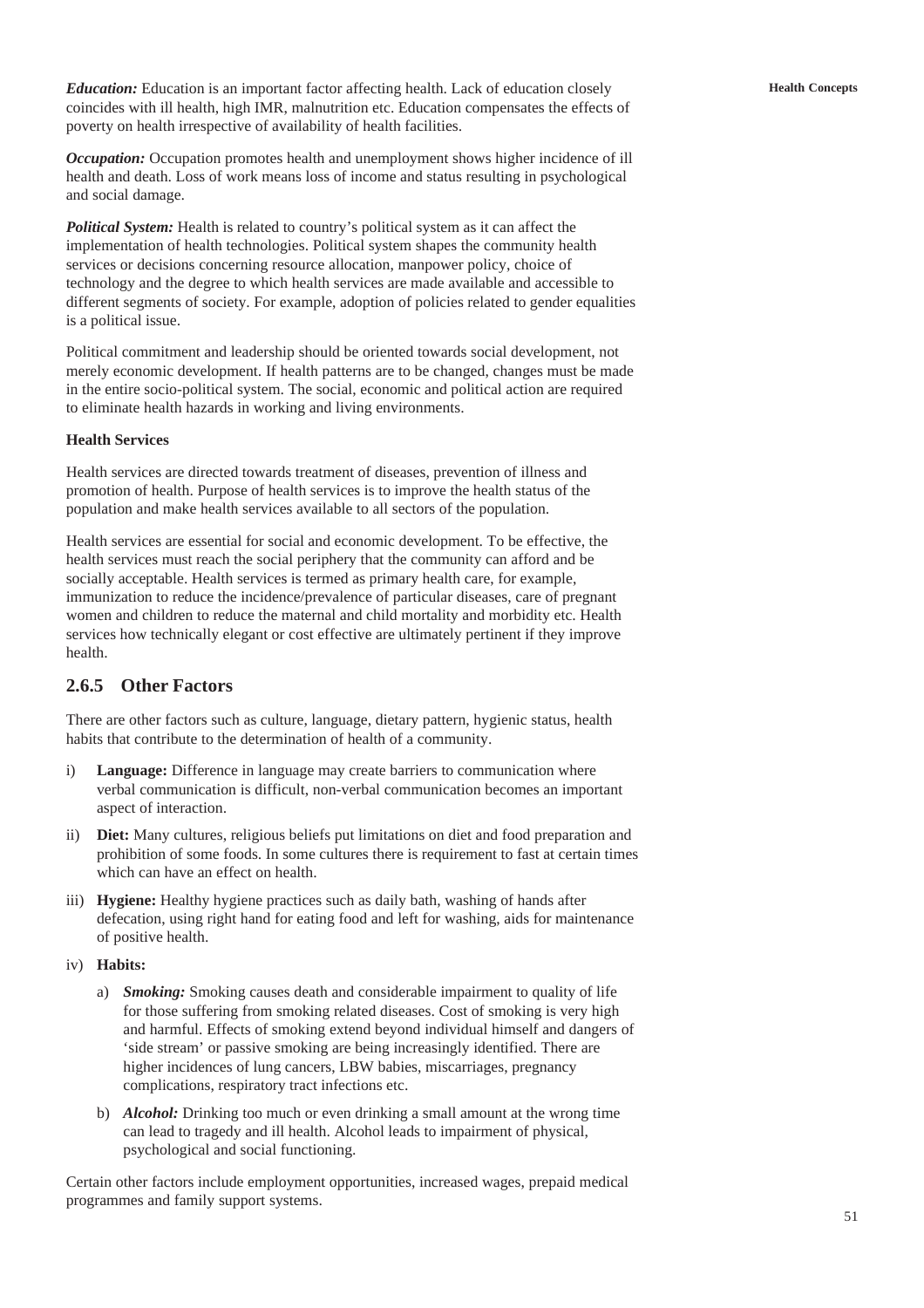# **Concepts in Nursing 2.7 HEALTH INDICATORS**

"A wise man ought to realize that his health is his most valuable possession." (Hippocrates 460-377 BC)

Man's preoccupation with health has a very long history and is not just the product of our present day 'health-conscious society : Increased knowledge of the causative factors of disease and technological advance has meant that many of the health problems of the previous decades (such as infectious diseases) have been eliminated. People's awareness has improved, but to many, still health means the absence of illness.

Here arises the question "How health is measured? For measuring the health status of a community, certain indicators are used. These indicators help to measure the extend to which the objectives and targets of a programme are being attained.

#### **Characteristics of Indicators**

Ideal indicators have the following characteristics.

1) Ideal indicators should be valid i.e.

They should actually measure what they are supposed to measure.

2) Should be reliable and objective:

The answers should be the same if measured by different people in similar circumstances.

3) Should be sensitive.

They should be sensitive to changes in the situation concerned.

4) Should be specific.

They should reflect changes only in the situation concerned.

## **Classification of Indicators**

Health is multi-dimensional and each dimension is influenced by numerous factors. Hence health cannot be measured by a single indicator. This clearly indicates that many factors – indicators – are required to describe health. These indicators are classified as follows:



### **2.7.1 Mortality Indicators**

#### 1) **Crude Death Rate**

It is the number of deaths per 1000 population per year in a given community. It indicates the rate at which people are dying. Although it is not a perfect measure of health status as it is influenced by the age-sex composition of the population, a decrease in death rate provides a good tool for assessing the overall health improvement in a population.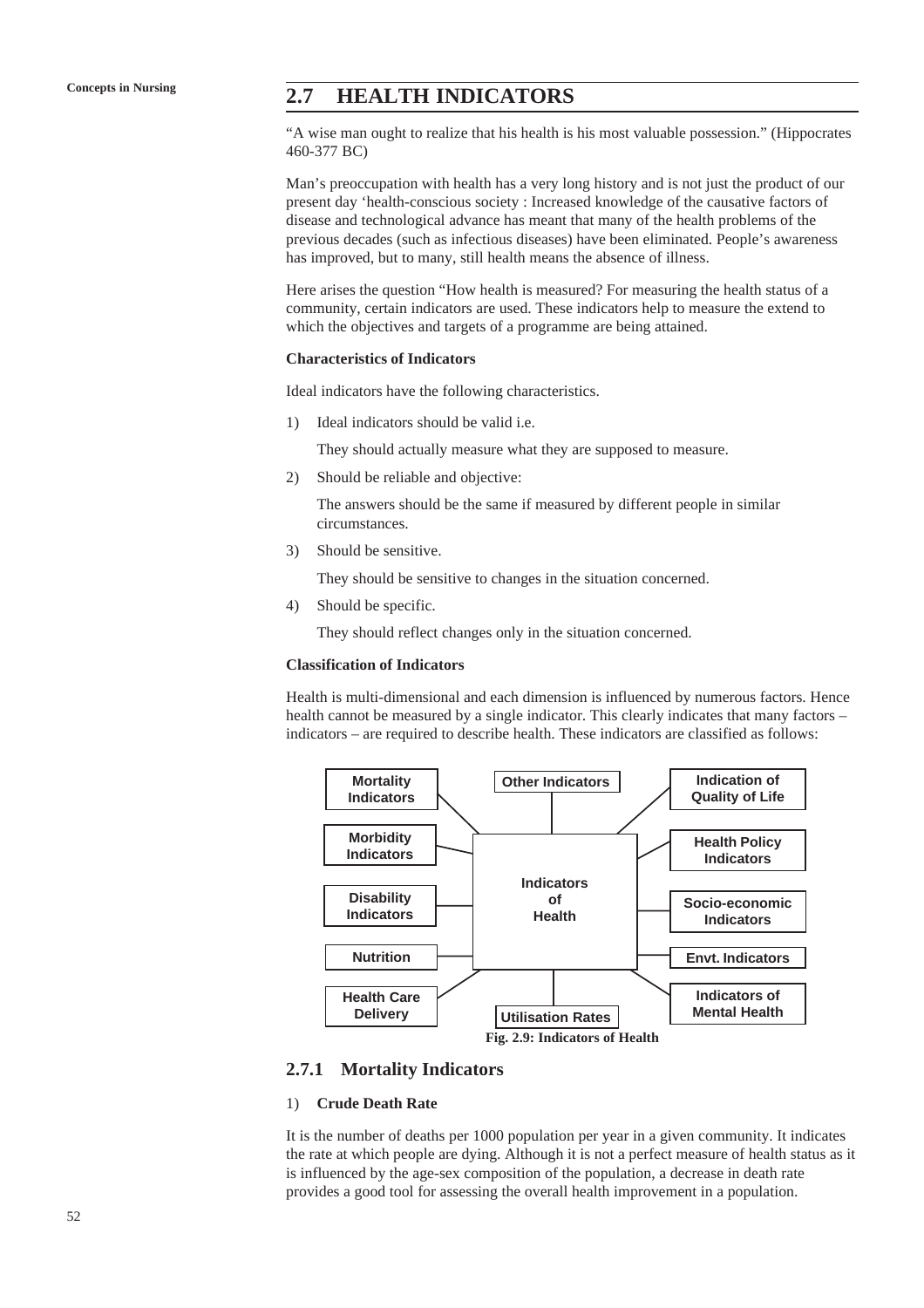### 2) **Expectation of Life**

Life expectancy at birth is "the average number of years that will be lived by those born alive into a population if the current age-specific mortality rates persists". Life expectancy at birth is highly influenced by the infant mortality rate where that is high. An increase in the expectation of life is regarded as an improvement in health status.

### 3) **Infant Mortality Rate**

It is one of the most universally accepted indicators of health status not only of infants, but also of whole population and of the socio-economic conditions under which they live. It is a sensitive indicator of the availability, utilisation and effectiveness of perinatal health care.

It is basically the ratio of deaths under one year of age in a given year to the total number of live births in the same year; usually expressed as a rate per 1000 live births.

#### 4) **Child Mortality Rate**

It is defined as the number of deaths at ages 1-4 years in a given year per 1000 children in that age group at the mid-point of the year concerned. Apart from its correlation with inadequate MCH services it is related to insufficient nutrition, low coverage by Immunization IMR may be more than 10 times higher than, the developed countries, the mortality rate may be as much as 250 times higher. This indicates the magnitude of the gap and the room for improvement.

#### 5) **Under 5 Proportionate Mortality Rate**

It is the proportion of total deaths occurring in the under-5 age group. This rate can be used to reflect both infant and child mortality rates. It communicates with poor hygiene the proportion may exceed 60 percent. This rate reflects high birth rates, high child mortality rates and shorter life expectancy.

#### 6) **Maternal Mortality Rate**

Maternal mortality puerperial accounts for the greatest proportions of deaths among women of reproductive age in most of the developing world, although its importance is not always evident from official statistics.

### 7) **Disease Specific Mortality**

Mortality rates can be computed for specific diseases. As countries begin to extricate themselves from the burden of communicable disease, a number of other indicators such as deaths from cancer, cardio-vascular disease, accidents, diabets etc. has merged as specific disease problem.

The simplest measure of estimating the burden of a disease in the community is proportional mortality rate, i.e. the proportion of all deaths currently attributed to it.

For example, coronary heart disease is the cause of 25 to 30 per cent of all deaths in most western countries. The proportional mortality rate from communicable diseases has been suggested as a useful health status indicator, it indicates the magnitude of preventable mortality.

# **2.7.2 Morbidity Indicators**

The traditional mortality indicators are not completely enough to represent the health status of community, as they do not reveal the burden of any type of ill-health in the community. Therefore morbidity indicators are used to supplement mortality data to describe the health status of the population.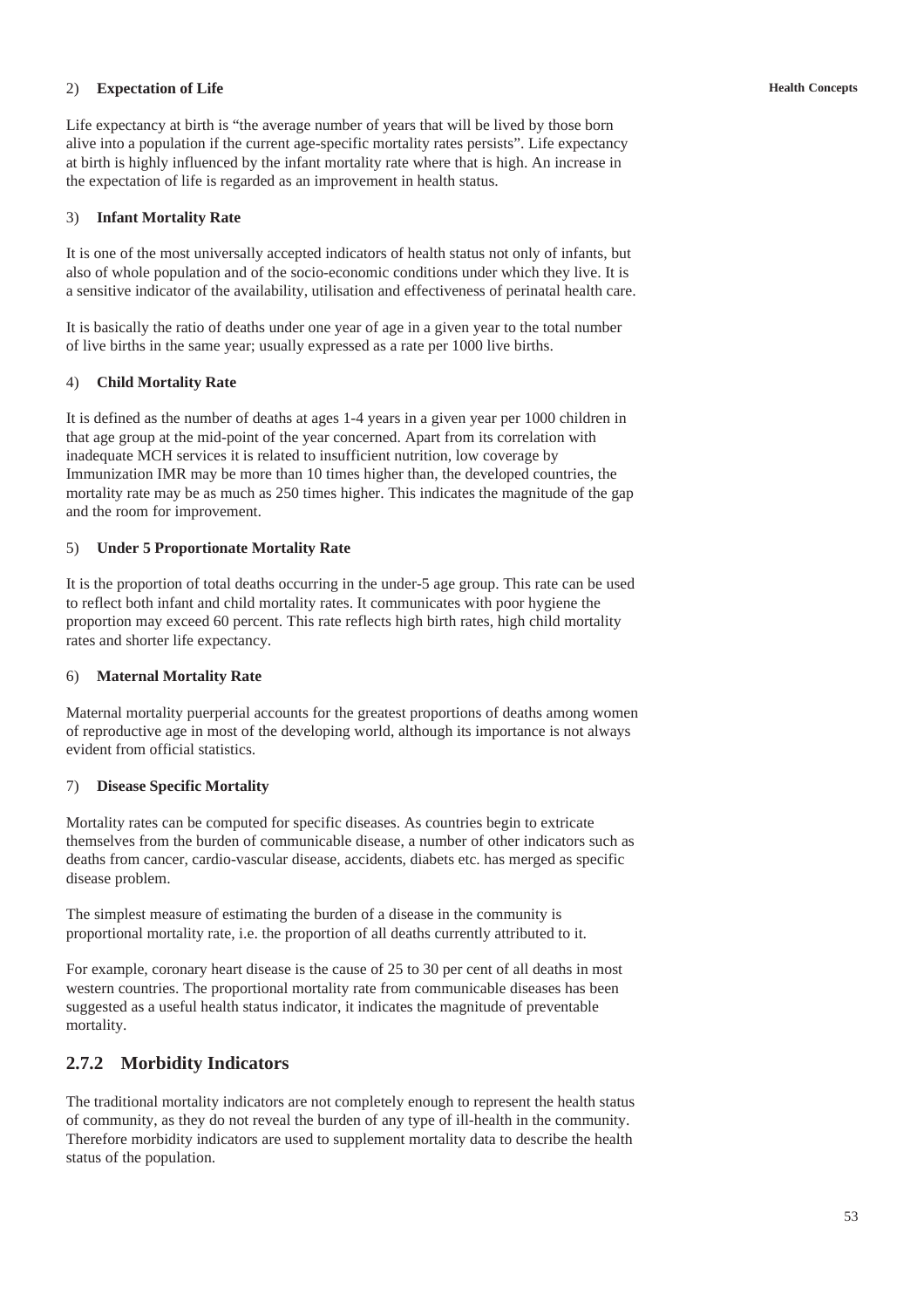#### **Concepts in Nursing Morbidity Rates Used for Health Assessment**

The following morbidity rates are used for assessing ill health of the community.



**Fig 2.10: Morbidity Rates**

### **2.7.3 Disability Rates**

In the recent years, despite the massive health expenditures, disability rates are increasing. Disability rates are based on the notion that health implies a full range of daily activities.

#### **Classification of Disability Rates**

Commonly used disability rates are grouped into two types:

- a) Event type indicators, such as Number of days of restricted activity, Bed disability days and Work-loss days.
- b) Person type indicators, such as limitation of daily activity (ADL) and limitation of mobility.



## **2.7.4 Nurtitional Status Indicators**

Nutritional status is a positive indicator. Three nutritional status indicators are important as indicators of health status. These are given in Fig. 2. Anthropometry measures include height, weight, head and chest circumferences, mid arm circumferences.



**Fig. 2.11: Nutritional Status Indicators**

### **2.7.5 Health Care Delivery Indicators**

The frequently used indicators of health care delivery are:

- 1) Doctor population ratio
- 2) Doctor nurse ratio
- 3) Population bed ratio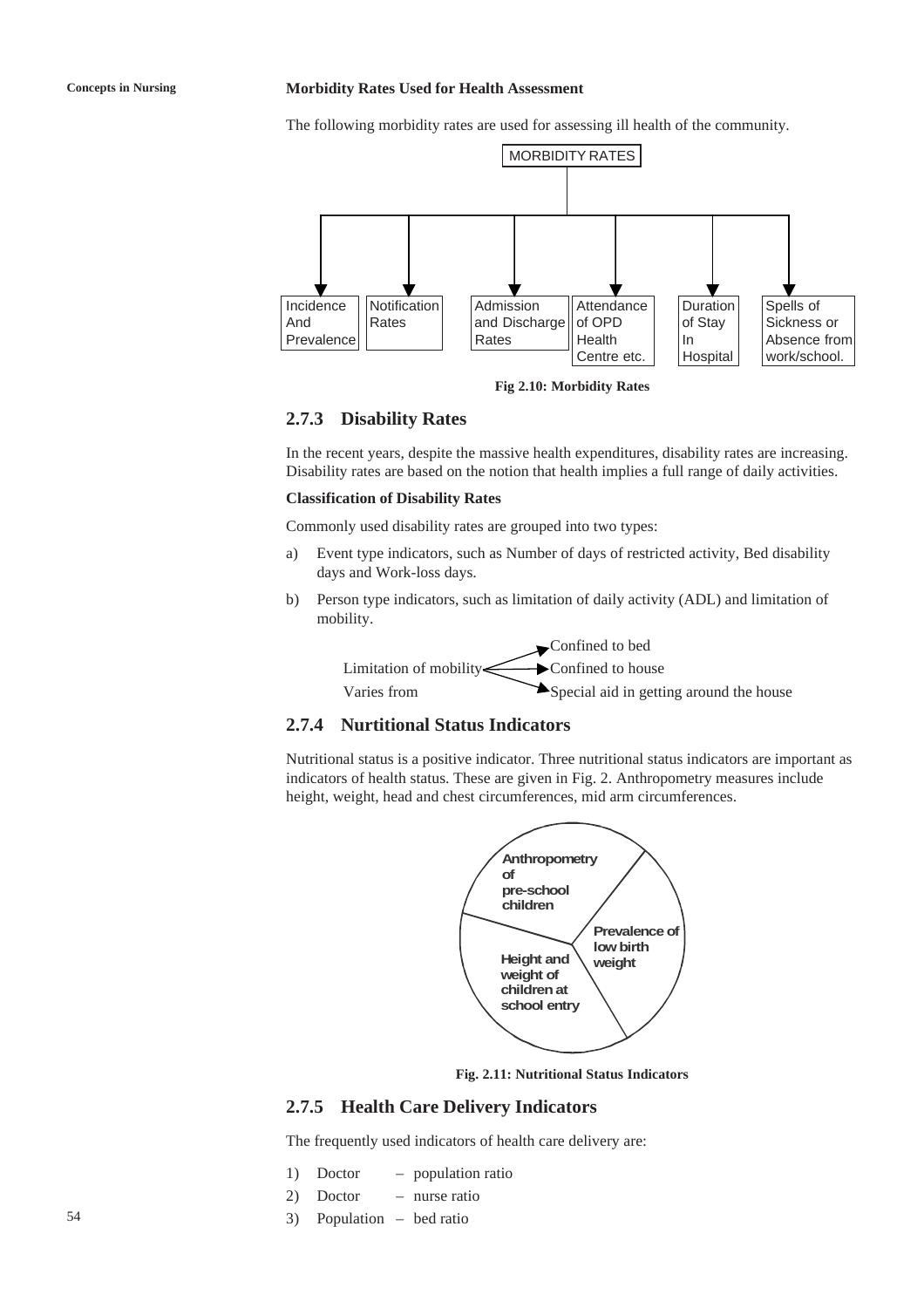4) Population per health centre/sub centre

5) Population per traditional birth attendant.

These indicators reflect the equity of distribution of health resources in different parts of the country, and of the provision of health care.

## **2.7.6 Utilisation of Health Indicators**

Health care utilisation is affected by factors such as availability and accessibility of health services and the attitude of an individual towards his health and health care system.

#### **For example**

- 1) Proportion of pregnant women who receive antenatal care.
- 2) Percentage of population using various methods of family planning.

These indicators direct attention away from the biological aspects of disease in a population towards the discharge of social responsibility for the organization in delivery of health care services.

## **2.7.7 Indicators of Social and Moral Health**

It is not an easy task to measure the social and mental health with some direct indicators. Hence few indirect indicators are used to measure the social and mental pathology in the area (Fig 2.12).



**Fig. 2.12: Indicators of Social and Mental Pathology**

## **2.7.8 Environmental Factors**

Environmental indicators reflect the quality of physical and biological environment in which diseases occur and in which the people live. They include indicators relating to pollution of air and water, radiation, solid wastes, noise, exposure to toxic substance in food / drink. Among these the most useful ones are the measuring the proportion of population having access to safe water and sanitation facilities.

## **2.7.9 Socio-economic Indicators**

These indicators play a significant role in the interpretation of the indicators of health care. They are:

- 1) Rate of population increase.
- 2) Per capita GNP (Gross National Production)
- 3) Level of unemployment
- 4) Dependency ratio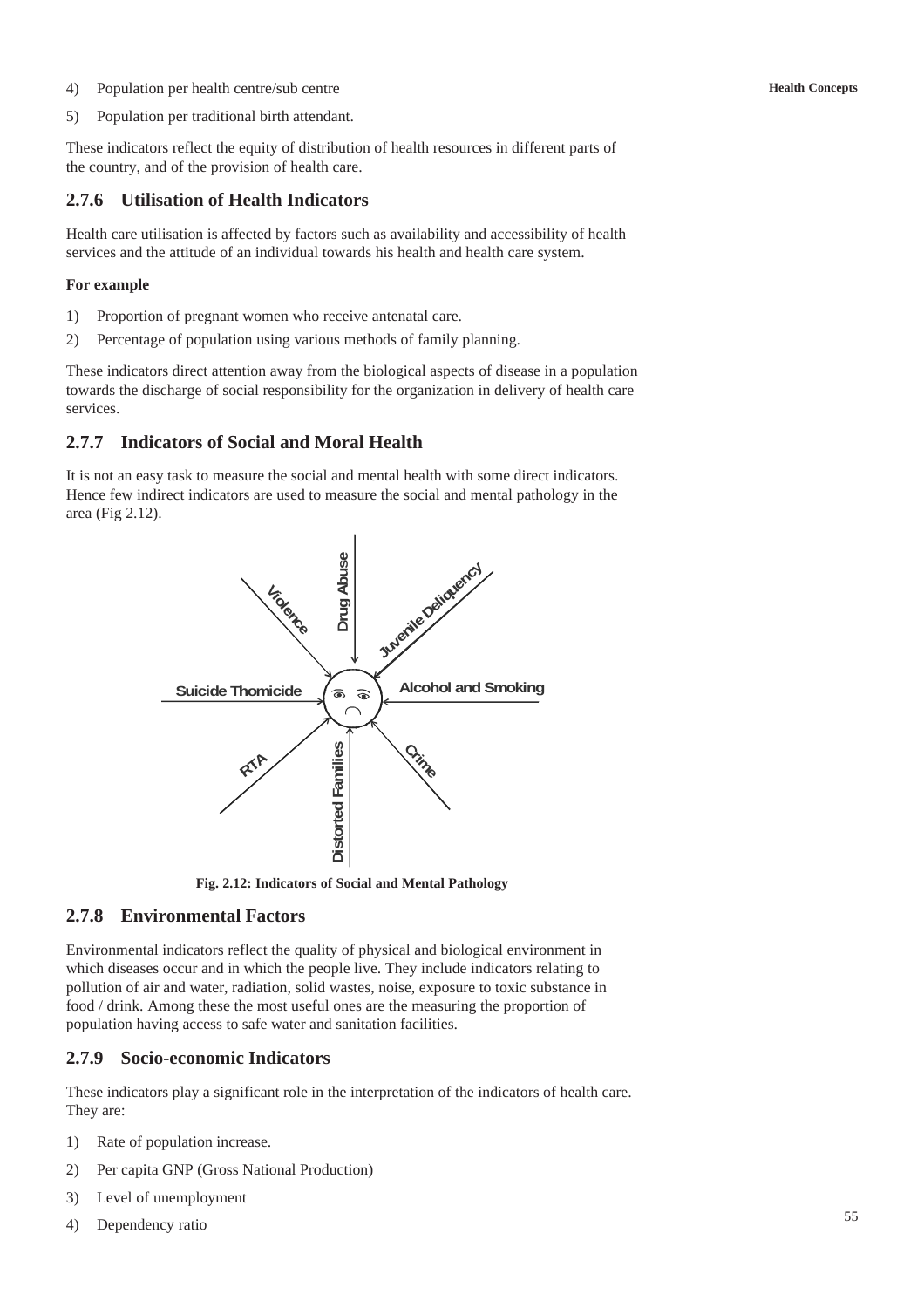- **Concepts in Nursing** 5) Literacy rates (especially female literacy rates)
	- 6) Family size
	- 7) Housing No. of persons per room
	- 8) Per capita "calorie" available.

### **2.7.10 Health Policy Indicators**

The single most important indicators of political commitment is "allocation of adequate resources".

These indicators are:

- 1) Proportion of GNP spent on health services.
- 2) Proportion of GNP spent on health related activities (water supply, nutrition, sanitation)
- 3) Proportion of total health resources devoted to primary health care.

#### **2.7.11 Indicators of Quality of Life**

Rather than restricting ourself to mortality and morbidity rates to measure health, we should be giving due attention to the quality of life enjoyed by individuals and communities. It is difficult to define as well as measure. Physical quality of life index consolidates three indicators i.e., 1) Infant mortality rate 2) Life expectancy at age and 3) Literacy rate.

## **2.7.12 Other Indicator Series**

### 1) **Social Indicators**

These, as defined by the United Nations Statistical Office, have been divided into 12 categories. Population, family formation, families and households, learning and educational services, earning activities, distribution of income, consumption, social security and welfare services, health services and nutrition, housing and its environment, public order and safety, time use, leisure and culture, social stratification and mobility.

#### 2) **Basic Need Indicators**

These are used by ILO. These mentioned in 'Basic Need Performance' include calorie consumption, access to water, life expectancy, deaths due to disease, illiteracy GNP per capita and doctors and nurses per population.

#### 3) **Health For All Indicators**

WHO has listed the following four categories of indicators for monitoring progress towards health for all by 2000 AD:

- a) Health Policy Indicators
- b) Social and Economic Indicators
- c) Indicators provision of health care
- d) Health status indicators.

Till date, the secrets for a single global index of health status could not be derived and the efforts are in process. Hence, for assessing the health status the above mentioned indicators are used and thus with the help of these we are able to derive some conclusions regarding the health status of a particular community.

#### **Check Your Progress 4**

- 1) List the determinants of health or the factors influencing health care.
	- a) ...................................................................................................................................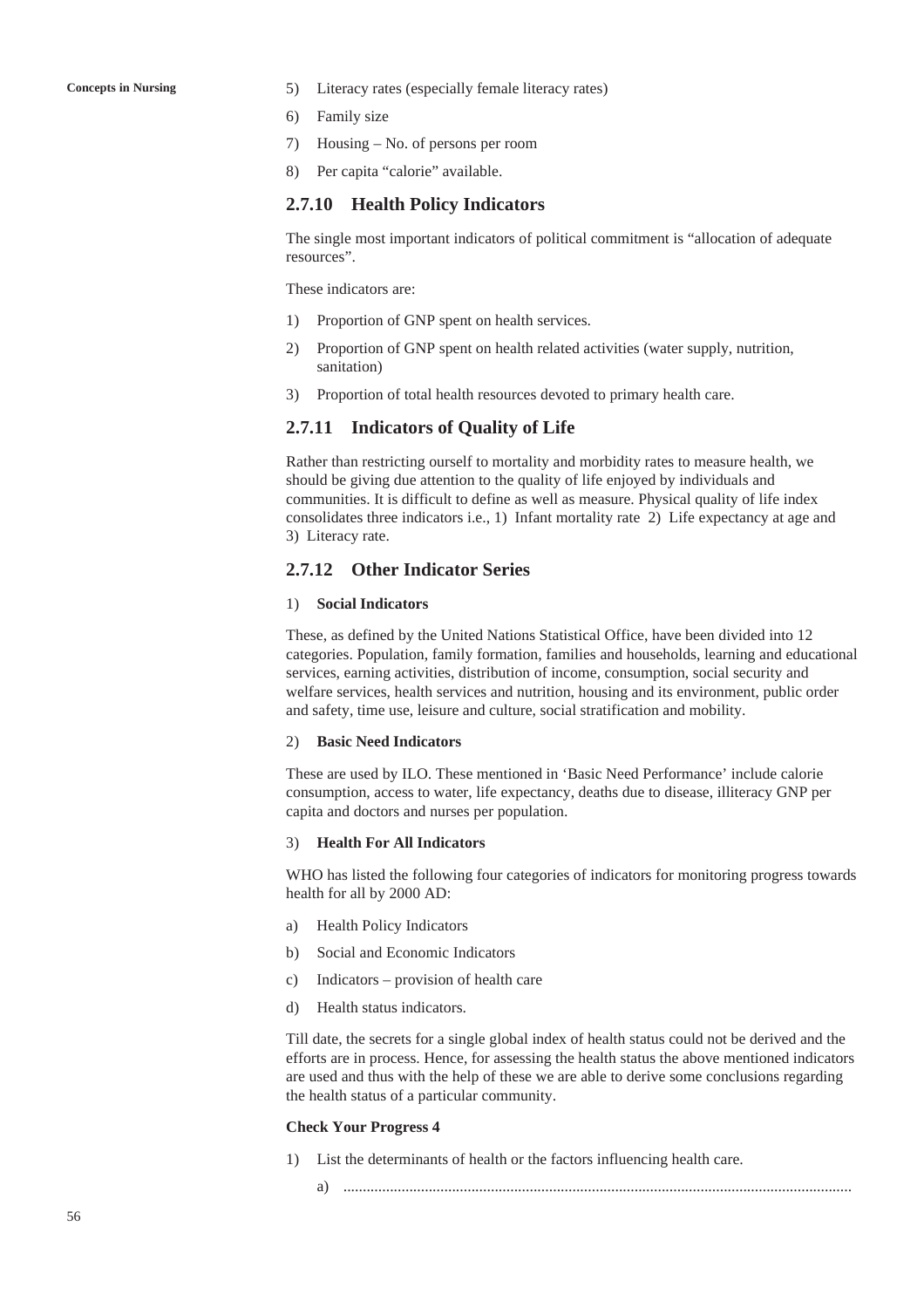|    | b)                                                 |  |  |  |  |  |
|----|----------------------------------------------------|--|--|--|--|--|
|    | $\mathbf{c})$                                      |  |  |  |  |  |
| 2) | Define health indicators.                          |  |  |  |  |  |
|    |                                                    |  |  |  |  |  |
|    |                                                    |  |  |  |  |  |
| 3) |                                                    |  |  |  |  |  |
|    | Give any five examples of health indicators.       |  |  |  |  |  |
|    |                                                    |  |  |  |  |  |
|    |                                                    |  |  |  |  |  |
|    |                                                    |  |  |  |  |  |
|    |                                                    |  |  |  |  |  |
|    |                                                    |  |  |  |  |  |
| 4) | How do you measure nutritional status of children? |  |  |  |  |  |
|    |                                                    |  |  |  |  |  |
|    |                                                    |  |  |  |  |  |
|    |                                                    |  |  |  |  |  |

# **2.8 HEALTH PROMOTION PRACTICES**

The term health promotion indicates the process of enabling people to increase control over and to improve health. This emphasizes on preventive approaches by adopting various healthy habits.

The Goal for health promotion is to raise individual's, families', groups' and communities' level of wellness to:

- a) increase understanding of health,
- b) raise standards for health, and
- c) assist in developing more positive health practices.

Health promotion aims at improvement and protection of health. It involves organisational, political, social and economic interventions designed to facilitate environmental and behavioural adaptations that will improve health and protect it.

# **2.8.1 Promotion of Healthful Living**

Promotion per healthful living includes various activities such as health education, environmental modification, good nutrition and healthful life style and behavioural changes. Nurses always come in the forefront of health promotion.

### a) **Health Education**

It includes educational activities, which enhance well-being and diminish ill health as well as those which influence the knowledge of policy makers and health professionals. It is one of the most cost-effective interventions. The targets for educational efforts may be the general public, patients, priority groups etc. Health education must provide opportunity and resources encourage made healthful practices.

#### b) **Environmental Modifications**

A comprehensive approach to health promotion requires environmental modifications such as provision of safe water, installation of sanitary latrines, improvement of housing, and control of vectors and rodents.

#### c) **Nutritional Interventions**

It includes providing supplementation of food through mid-day meal programmes and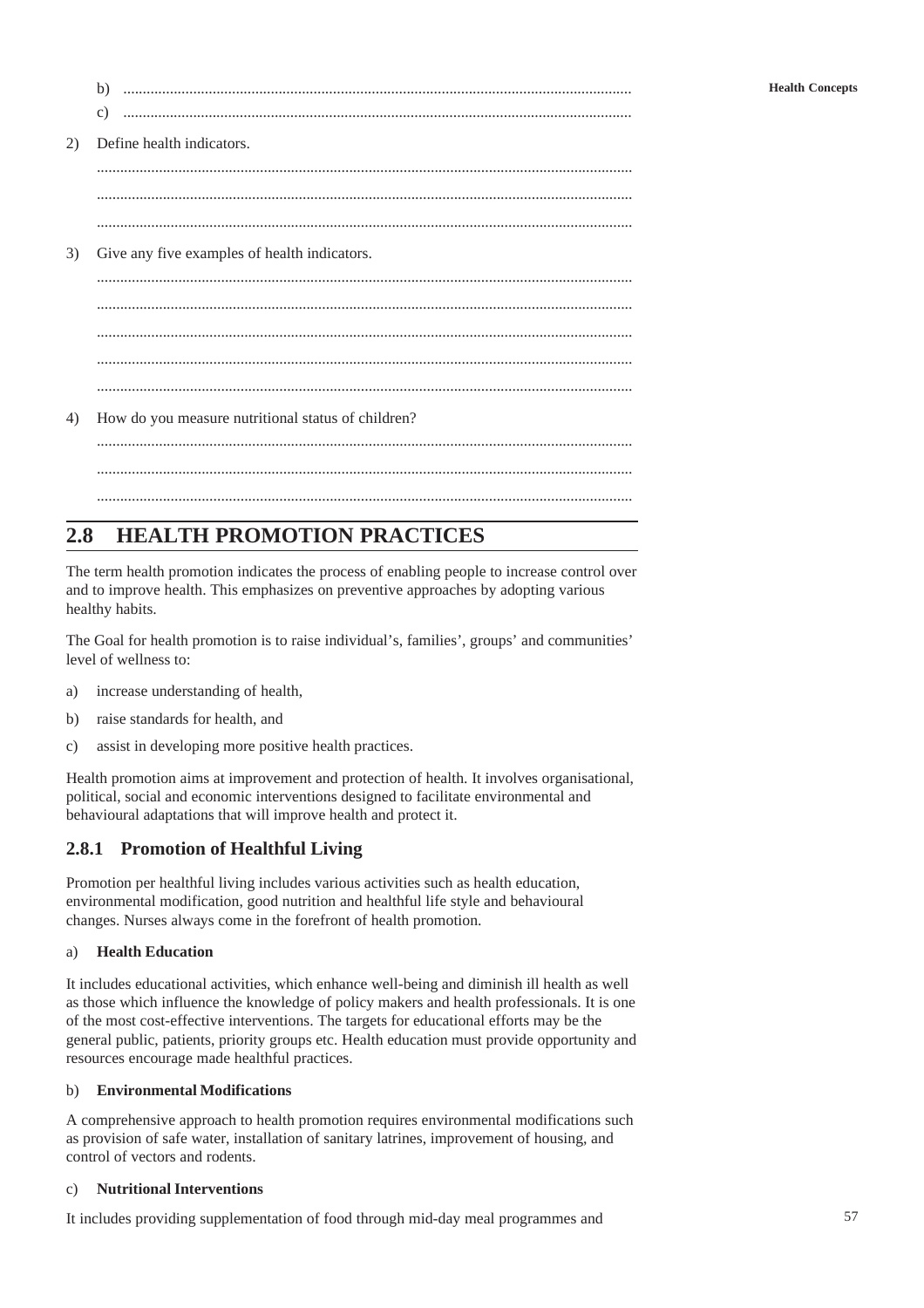**Concepts in Nursing** providing iron and vit. supplementation etc. Nurtrition education is an important factor to promote good nutrition and health.

#### d) **Lifestyle and Behavioural Changes**

By imparting knowledge and above interventions there should be some positive changes in lifestyle and behaviour (related to health).

Efforts have been made by providing the following health promotive services:

- a) Preventive Health Services Family Planning Pregnancy and infant care Immunizations Sexually transmissible diseases High Blood Pressure Control.
- b) Health Protection Toxic agent control Occupational safety and health Accidental injury control Fluoridation of community water supplies. Infectious agent control.
- c) Health Promotion Smoking cessation Reduction of alcohol and drug abuse Improved Nutrition Personal and Environmental Hygiene Exercise and fitness Stress Control.

### **2.8.2 Factors Affecting One's level of Wellness**

Some of the factors are listed below:

- a) Presence of physical or mental disabilities: The need for eye glasses is a visual disability. Many persons function everyday with the disability of being more than 10% overweight. It is the level of functioning within that disability that is an indicator of the level of wellness.
- b) One's living habits and general life style can effect and influence one's level of wellness. Stop smoking or decrease intake of alcohol would improve our level of wellness.
- c) Occupation: Inhaling particles in an asbestos factory all day will effect wellness.
- d) Exercise: The amount of exercise one gets does contribute to one's wellness.
- e) Heredity: Health functioning is to a great degree dependant on heredity. Degree's of stamina, basal metabolism, and inherited diseases or traits all contribute positive and negative forces towards one's level of wellness.
- f) The Health Care System: That is available and the way in which it is utilized also affects the level of wellness, although it has more to do with sickness than with wellness. Sickness can however be interpreted as an absence of wellness. It does stand to reason that if a health care system does not encourage maintenance of health and wellness, the population it serves is likely to have a lower level of wellness than one in which health maintenance is encouraged.
- g) Environmental: It effects tremendously one's level of wellness. In cities there is more pollution and increased incidence of respiratory diseases and certain kinds of cancer in highly industrialized areas. Socio-economic conditions plays a large part in one's level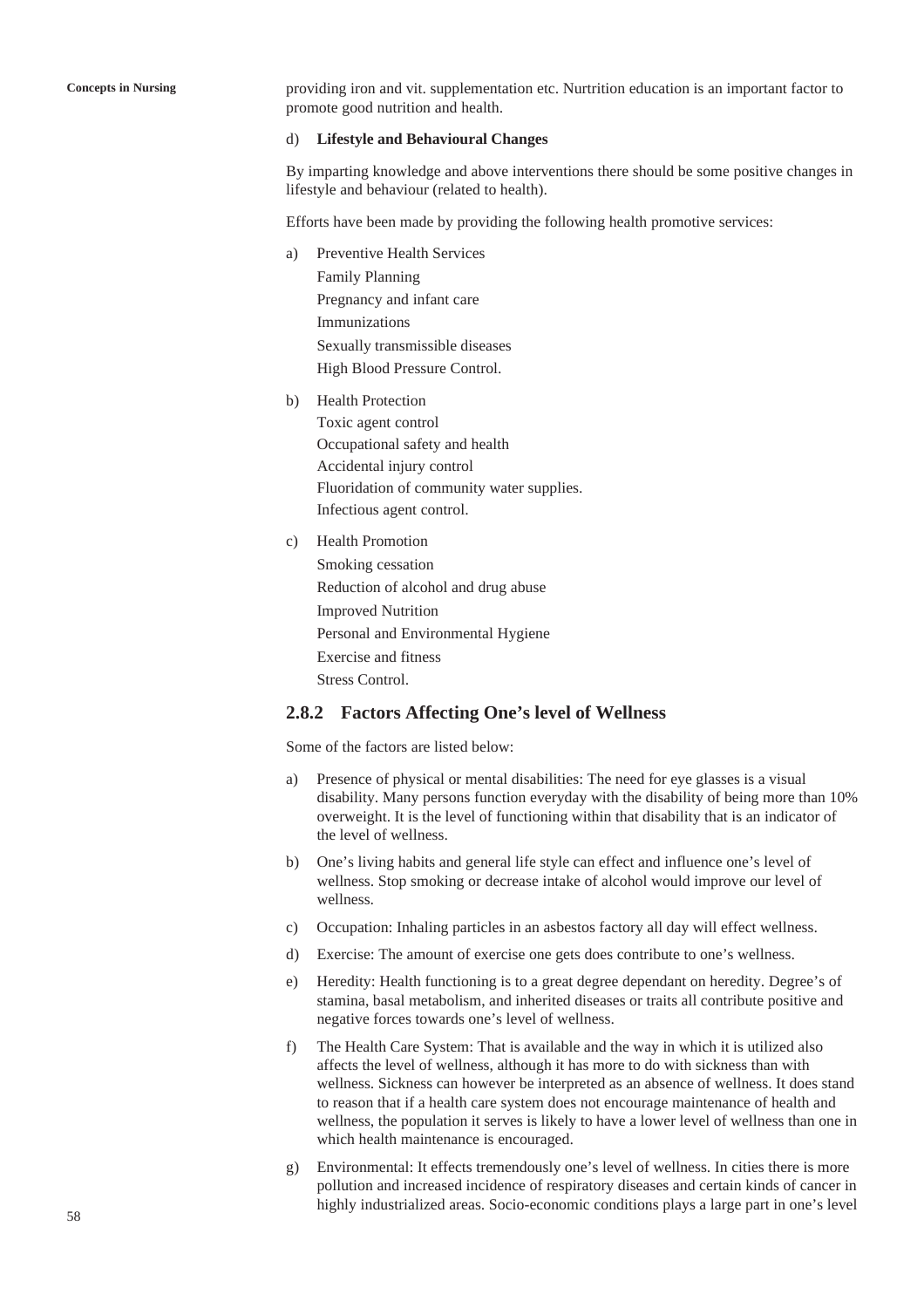of wellness. Living in crowded areas, slums certainly does not contribute to one's mental, physical or emotional health.

h) Homeostasis of the individual: Homeostasis is the ability to maintain the constancy of one's internal milieu (environment) despite changes in the external milieu. It usually refers to the physical and chemical properties of body tissues and fluids, but emotional homeostasis is a definite and palpable entity, organisms must interact with their environment. If self-regulatory mechanism is working wellness exists; if it goes out of control, sickness (or non wellness exists).

#### **Check Your Progress 5**

1) Define health promotion.

.......................................................................................................................................... .......................................................................................................................................... ..........................................................................................................................................

- 2) List the ways of health promotion.
	- a) ............................................................................................................................
	- b) ............................................................................................................................
	- c) ............................................................................................................................
	- d) ............................................................................................................................

# **2.9 EPIDEMIOLOGICAL ASPECTS OF DISEASE**

With the progress of civilization from the primitive period to modern time the concept of disease and health have changed from supra-natural to mulfifactorial causes and holistic health approach. But these old concepts still prevail among people in the world who are under-developed and uneducated. The concept of disease and health have great bearance on health promotion, health protection and health maintenance. The concept of health is already discussed. In this section, emphasis will be put in to clarify disease causation, natural history of disease and risk factors.

## **2.9.1 Epidemiological Models of Causation of Disease**

Before the discovery of microorganisms in 19th century diseases were associated with supranatural and spiritual forces. The germ theory became popular during the 19th and early part of 20th century. According to this theory there is one single specific causative agent to every disease as shown in the model given below. Examples are:

Disease agent ...........................................Man ..............................................Disease

tuberculosis due to tuberculosis bacilli, cholera due to cholera vibric, diphtheria due to mycobacterium diphtheria etc.

But this theory has many limitations. For example every one exposed to disease agent did not get the disease say like tuberculosis, only those were undernourished, susceptible and lived in slum got the disease. This means in additon to specific causative agent there are many other factors related to host and environment which contribute to causation of disase as shown in the model given in Fig. 2.13.

This model is known as **Epidemiological Triad.** According to this model disease is caused by the interaction of **agent, host and environment.** This means that disease will occur only when the host is weak, the agent is strong and enters the host through the right channel and in sufficient amount and when environmental conditions facilitate the interaction of host and agent. For example, for pulmonary tuberculosis, the organisms must enter through respiratory tract and in sufficient amount, the host should not have specific resistance and should have weak general body resistance, poor, dark and dingy environment is conducive to the prevalence of tuberculosis in patients.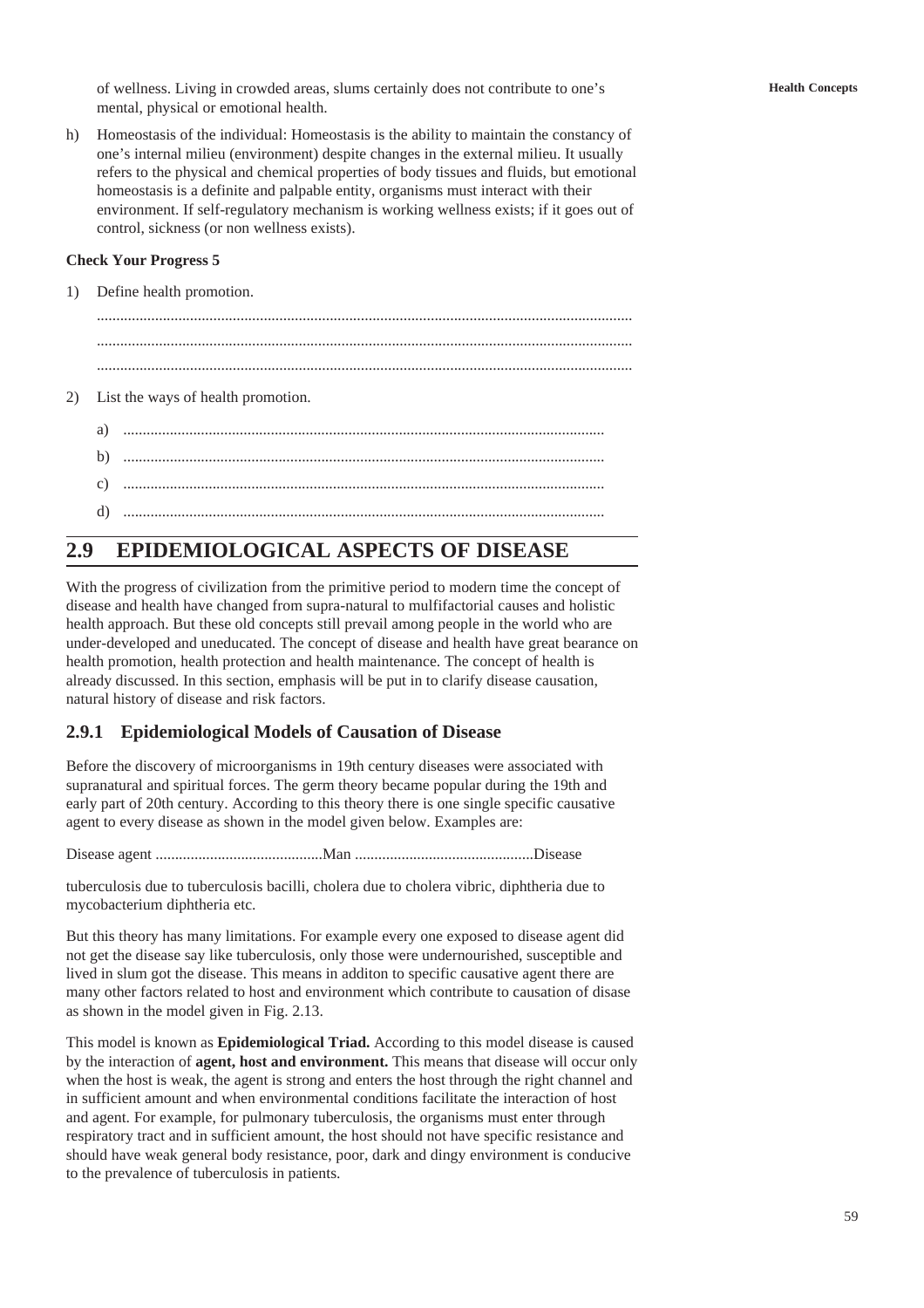

**Fig. 2.13: Epidemiological Triad Model of Causation of Disease**

This model in other words implies that disease will not occur without the optimal interaction of these three factors and remain in balanced state. This refer to state of health equilibrium and is represented in Fig. 2.5(a).

This model is applicable to infectious diseases and not to new types of chronic and degenerative diseases which are a result of modern civilization, for example cancer, cardiac diseases, diabetes, nephrotic syndrome, mental disorders, etc. These diseases could not be prevented and controlled by the traditional methods of isolation, curative, immunization and environmental sanitation, etc.



**Fig. 2.14: The Web of Causation for Myocardial Infarction**

It has been epidemiologically recognised that these diseases are caused due to complex interaction of multiple factors related to life style, human behaviour and the environment conditions as shown in model Fig. 2.13. Agent is regarded as an integral part of total environment.

This refers to web of causation as suggested by MacMohan and Pugh. This model suggests clusters of causes and combinations of effects related to each other. It also suggests variety of intervention e.g. avoidance of smoking, diet control, exercise, regular health check ups, etc. for prevention and control of cardio-vascular diseases, corpumonary disease, etc.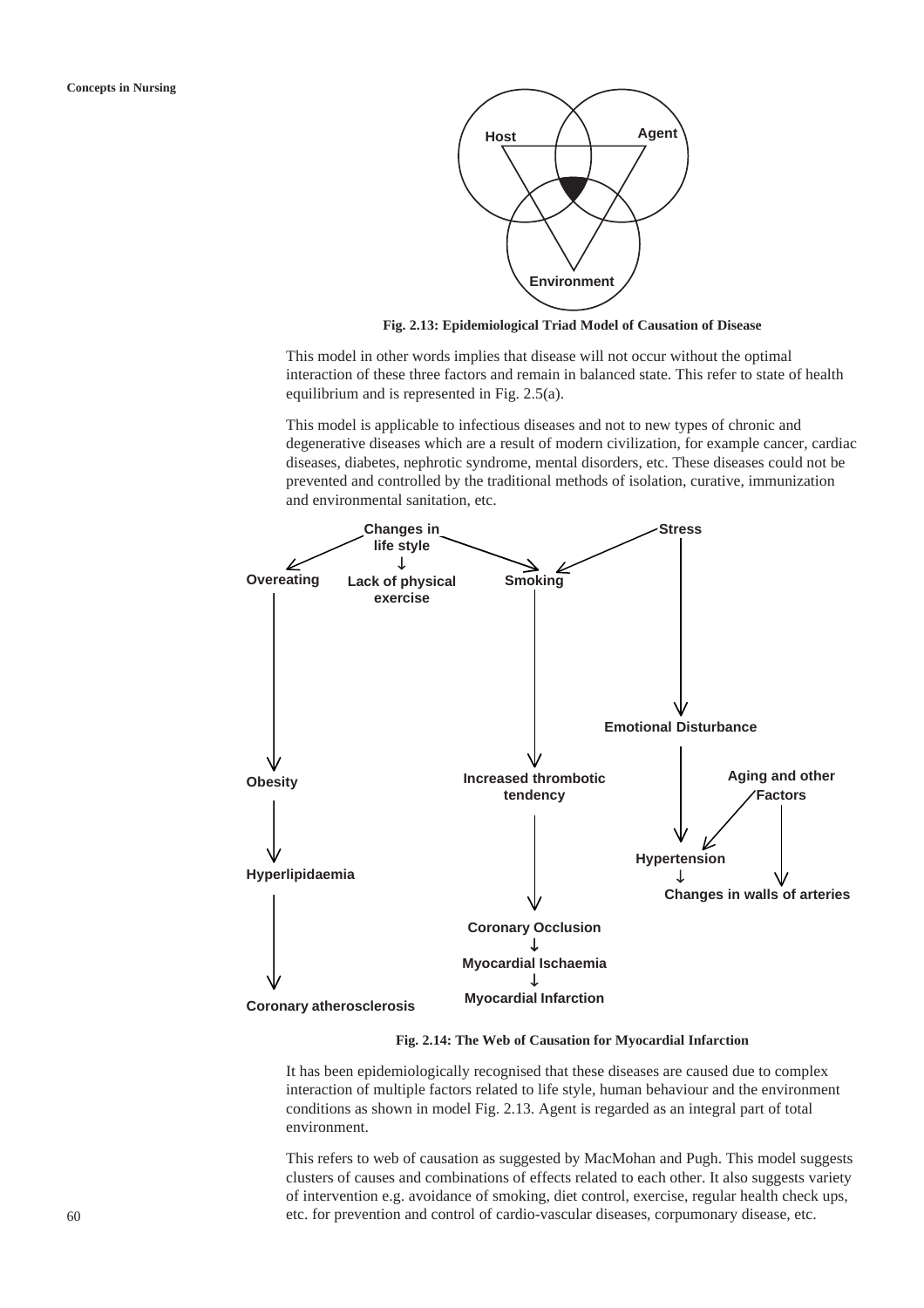# **2.9.2 Natural History of Disease**

In the absence of any intervention (i.e. prevention or treatment) almost all disease follow a natural course of events which refers to "natural history of disease". It starts with the interaction of agent, host and environment i.e. epidemiological triad as discussed earlier.

The disease process in man depends on the characteristics of these three factors. The natural history of disease has two phases: (i) Prepathogenesis phase, and (ii) Pathogenesis Phase.

i) **Prepathogenesis Phase:** This phase is before the onset of disease in man and it is in the environment. The disease agent has not yet entered the host (man). But the factors that favour its (agents) interaction with the human host exist in the environment (Fig. 2.5) e.g. poor physical environment, climate condition and prevalence of insects, pests and rodents, etc. unhygienic habits and health behaviour, traditional practices and biological factors i.e. age, sex, marital status, genetic traits, physiological status, etc. We are always exposed of the risk of disease but disease process in man starts only when there is interaction among agent, host and enviromental factors as shown in the model Epidemiological Triad Fig 2.13 and 2.15.

| <b>Prepathogenesis</b><br>Period    | <b>Period of Pathogenesis</b>                                                                                      |  |  |                                                                                                                                      |  |  |       |
|-------------------------------------|--------------------------------------------------------------------------------------------------------------------|--|--|--------------------------------------------------------------------------------------------------------------------------------------|--|--|-------|
| Before man indiseased               | The course of disease in humans                                                                                    |  |  |                                                                                                                                      |  |  | Death |
| Host<br>Agent<br><b>Environment</b> | →Fastegium <<br><b>Discernible</b><br><b>Clinical</b><br>Advanced<br><b>Horizon</b><br>disease<br>early<br>disease |  |  | <b>Chronic</b><br><b>Defect</b><br><b>State</b><br><b>Disability</b><br>Defer-<br>Conval-<br><b>Defection</b><br>vescence<br>escence |  |  |       |
|                                     | Early<br>patho-<br>genesis                                                                                         |  |  |                                                                                                                                      |  |  |       |
|                                     | Incubation<br>period                                                                                               |  |  |                                                                                                                                      |  |  |       |

#### **Natural History of Disease Process**

#### **Fig. 2.15: Prepathogenesis and Pathogenesis Periods of Natural History**

ii) **Pathogenesis Phase:** This phase begins with the entry of the disease agent in the human host. As the agent e.g. 'measles virus' enter the body through appropriate channel e.g. in case of measles virus, the respiratory tract, the agent in this case i.e. the virus grow and multiply and bring in physiological changes in the body. These changes are subclinical i.e. clinical signs and symptoms of the disease are absent. The host remains apparently healthy and ambulent. After a lapse of some period, which differ in various diseases, the health equilibrium within the body is disturbed, the signs and symptoms of disease begins to appear. This period is called as **incubation period.** The signs and symptoms are vague during the first few days (1 to 4 days) of illness e.g. in measles, running nose, watering of eyes, etc. This period is called as **prodiomal period** and it is early prepathogenesis phase. But as the disease advances, the signs and symptoms usually become clear cut and clinical diagnosis can be made with ease e.g. skin ashes all over the body in measles. This stage of pathogenesis (disease process) refer to **Fastegium.** Its duration varies from disease to disease and in case of same disease in different people depending upon the virulence of causative agent and the susceptibility of the human host. The end results of disease process may be complete recovery which refers to **defervescence and convalescence** or it may end into some kind of disability/defect, chronic state or death. From this discussion of pathogenesis phase of a disease we learn that each disease has a series of stages as shown in the Fig. 2.15.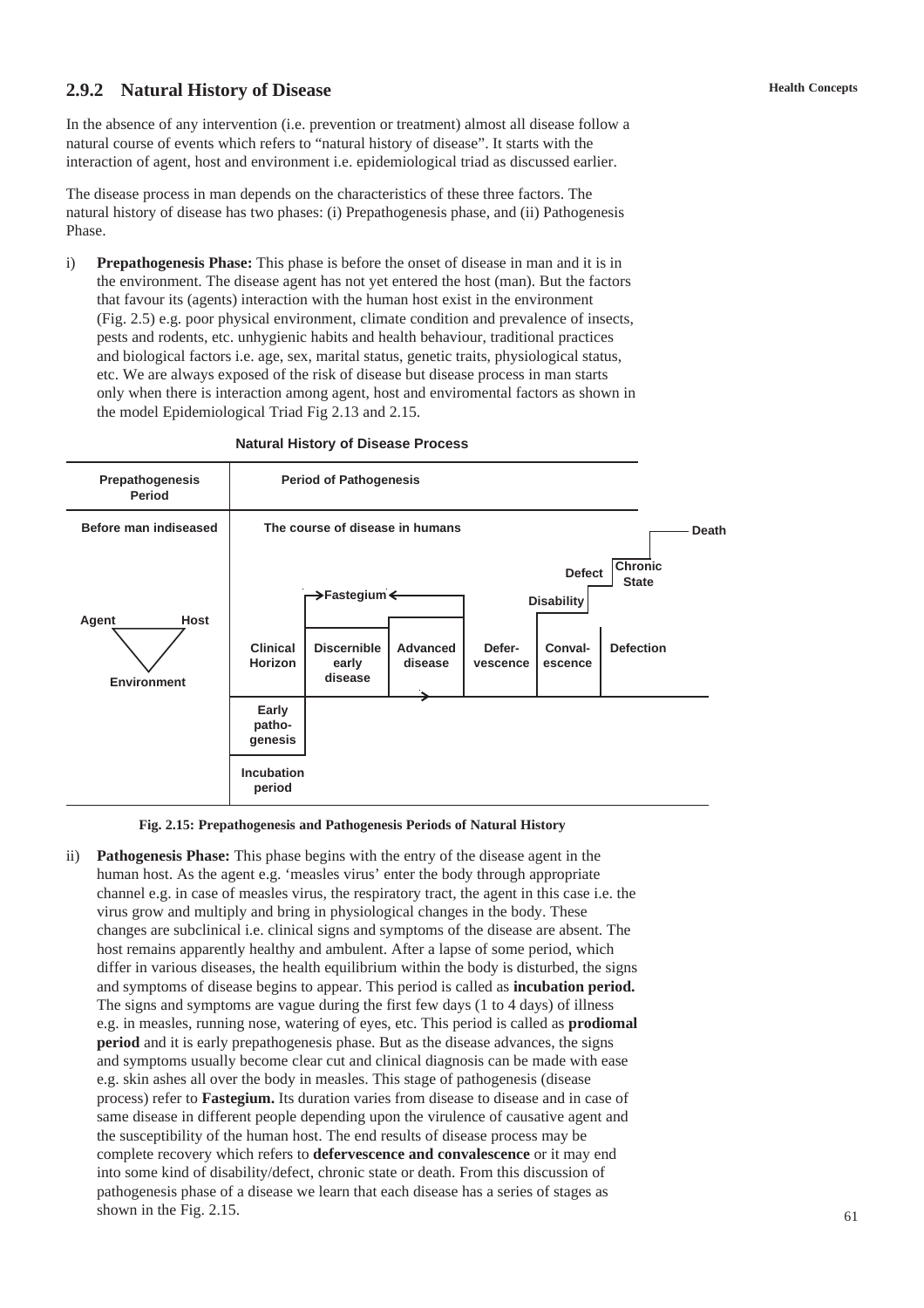## **Concepts in Nursing 2.9.3 Levels of Prevention of Disease**

The Goal of medicine is to promote health, positive health, to restore health when it is impaired and to minimise suffering and distress. These goals are embodied in the word "Prevention". Successful prevention depends upon the knowledge of causation, dynamics of transmission, identification of risk factors and risk groups, availability of prophylaxis or early detection and treatment measures.

In modern day, the concept has become broad based and includes four levels of prevention:

#### i) **Primordial Prevention**

This is a new concept and is receiving special attention in the prevention of chronic diseases. This is primary prevention in its purest sense, i.e. prevention of the emergence or development of risk factors in countries or population groups in which they have not yet appeared.

For example, many adult health problems like obesity, hypertension have their early origin in childhood. In primordial prevention efforts are devoted towards discouraging children from adopting harmful life styles like smoking, alcohol consumption, lack of exercise and unhealthy eating pattern, physical exercise.

#### ii) **Primary Level of Prevention**

It refers to measures undertaken during prepathogenesis phase so that man remains healthy and comprise of (a) Health promotion and (b) Specific protection.

- a) Health promotion includes factors like balanced diet, clean and safe environment to live, healthful life style and adequate use of resources.
- b) Specific protection refers to specific measures undertaken to prevent illness and injury, such as timely immunization, Vit. A prophylaxis, wearing ear plugs, helmets, gloves etc.

#### iii) **Secondary Level of Prevention**

These are the measures taken during pathogenesis phase to control the progress or spread of disease. It includes early identification of cases and their contacts, giving them adequate and complete treatment along with follow up. These measures assist to help in recovery, prevent complications, prevent further spread of disease and occurrence of fresh cases.

#### iv) **Tertiary Level of Prevention**

The aim here is to halt the progress of disease so as to limit/prevent disability occurrence and also to assist the individual to cope with the body/system reserves so as to lead a socially and economically productive life. This is known as rehabilitation and can be of physical, vocational and psychosocial nature so that the person is well adjusted to self, job and society.

### a) *Disability Limitations*

When the patient reports late in the pathogenesis phase, the mode of prevention is disability limitation. The objective is to prevent/halt the transition of the disease process from impairment to handicap.

Disease  $\rightarrow$  Impairment  $\rightarrow$  Disability  $\rightarrow$  Handicap.

*Impairment* is defined as "any loss or abnormality of psychological, physiological or anatomical structure or function".

*Disability* is the result of an impairment. The affected person may be unable to carry out certain activities considered normal for his age, sex. This inability to carry out certain activities is termed as 'disability'.

*Handicap* is a result of disability. The person experiences certain disadvantages in life and is unable to discharge the obligations required of him/her and play the role expected of him/her in society.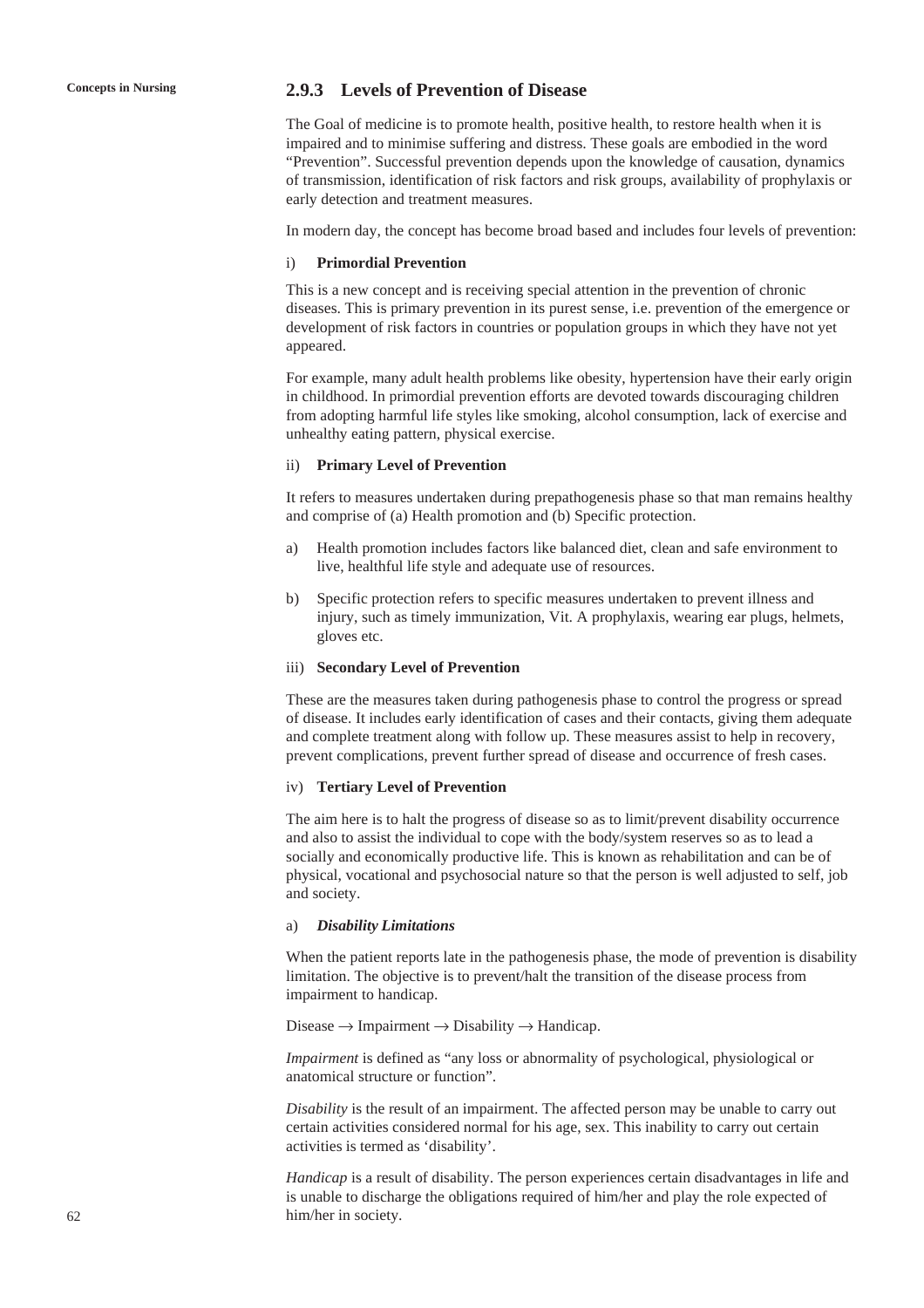For example,

Gangrene – Disease Loss of foot – impairment Cannot walk – Disability Unemployed – Handicap

### b) *Rehabilitation*

It is defined as the "combined and coordinated use of medical, social, educational and vocational measures for training and retraining the individual to the highest possible level of function ability".

The areas/types of concerns in Rehabilitation are:

- a) Medical Rehabilitation i.e. Restoration of function.
- b) Vocational Rehabilitation i.e. Restoration of capacity to earn a livelihood.
- c) Social Rehabilitation i.e. Restoration of family and social relationship.
- d) Psychological Rehabilitation i.e. Restoration of personal dignity and confidence.

## **2.9.4 Risk Factors**

There are so many risk factors which affects the health of the individual. Risk factors can generally be classified according to six categories. There are six categories as given fig. 2. Some of these risk factors are modifiable, such as health holistic (e.g. stop smoking and alcohol consumption) and life style (e.g. appropriate exercise and right food and stress management). Some risk factors are not modifiable, such as age, sex, etc.



**Fig. 2.16: Risk factors to health**

Risk factors are a key to health promotion. Once identified, risk factors can be individually addressed and a primary prevention program initiated. There are some social problems which affect the health and well being. They are following:

- a) Demise of the extended family.
- b) The increasing disappearance of the small, tightly knit community.
- c) The numbers of mothers in the work place.

[The National Centre for Health Statistics (1990) Reports that in 1988, 13.3 million children 60% of all those age 5 or younger were in a regular day care arrangement; this included half of all those children younger than age two.]

- d) Dissatisfaction with so many jobs. The primary gratification is the money, an extrinsic motivation, which adds to an increasing mercenary attitude.
- e) Divorce
- f) Excessive competitiveness in all areas of American life.
- g) Jobs being more important than family.
- h) An increasing materialistic society.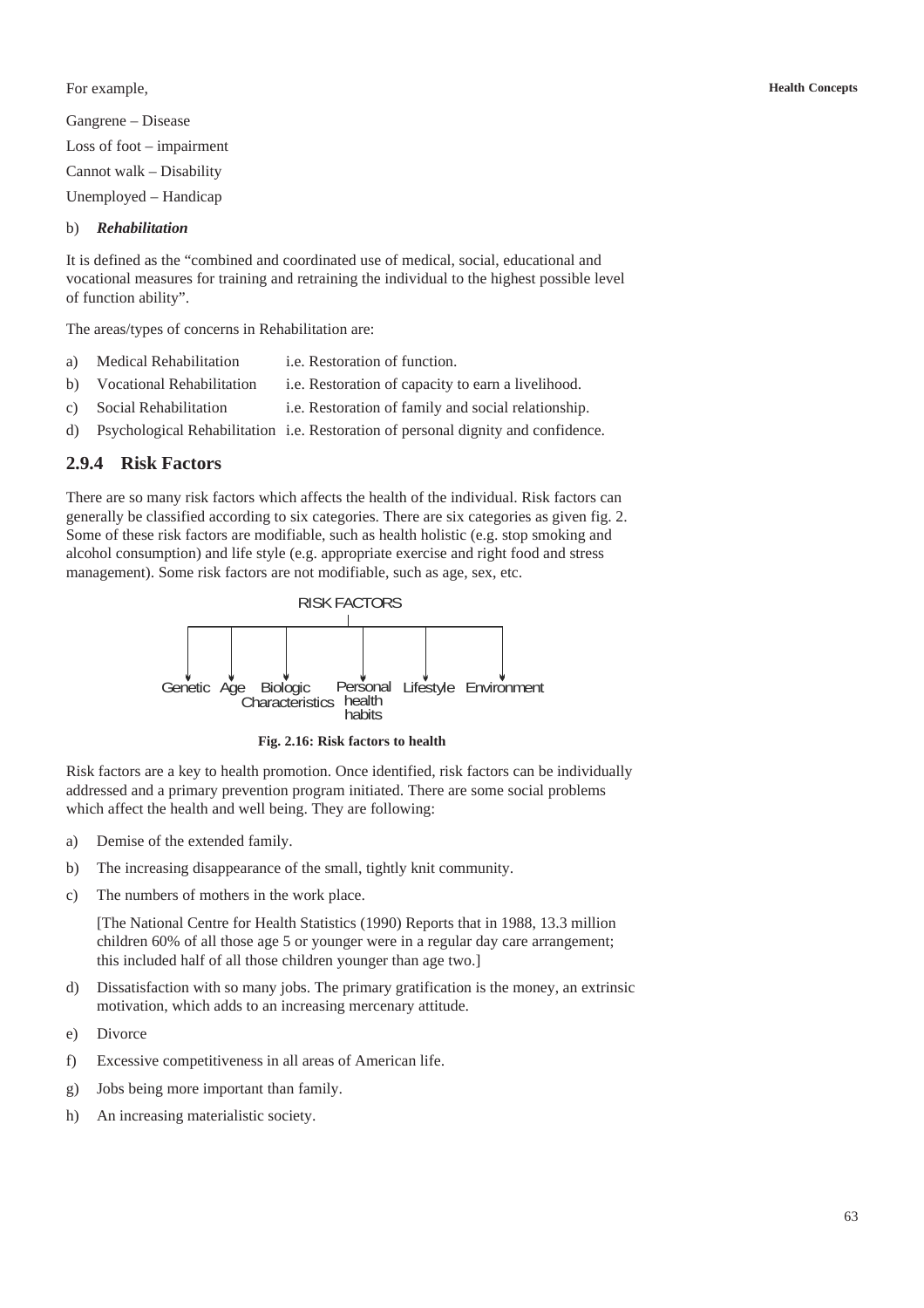#### **Concepts in Nursing Check Your Progress 6**

1) List the epidemiological models of disease causation.

................................................................................................................................... ................................................................................................................................... ...................................................................................................................................

...................................................................................................................................

2) Briefly describe the epidemiological triad theory of disease causation. How does it differ from germ theory?

................................................................................................................................... ...................................................................................................................................

...................................................................................................................................

3) List four levels of prevention.

...................................................................................................................................

................................................................................................................................... ................................................................................................................................... ...................................................................................................................................

4) List four examples of modifiable risk factors.

................................................................................................................................... ................................................................................................................................... ...................................................................................................................................

# **2.10 LET US SUM UP**

In this unit on the Health Concepts, we have defined and explained the meaning of health and illness. Changing concepts of health i.e. Biomedical, Ecological, Psychosocial and Holistic concepts were discussed. Various models of health and illness were explained. Further the health demensions were described. Determinants of health i.e. heredity/human biology, environment, life style and resources are discussed. You have also learnt about the various indicaters of health and health promotion practices.

# **2.11 ACTIVITIES**

1) What does the term 'health' mean to you. Compare your definition with the definition of your friends and other people in the community.

Ask other health professionals, how they define 'health'. What differences do you identify between your definition and the definitions given by other health professionals.

2) Conduct a life style survey of ten people. List their health behaviours. From this list identify health-positive and health-negative behaviour. Identify what actions they are taking (if taking) to change their health-negative behaviour.

# **2.12 ANSWERS TO CHECK YOUR PROGRESS**

### **Check Your Progress 1**

Health is a state of complete physical, mental, social and spiritual well-being and not merely an absence of disease or infirmity.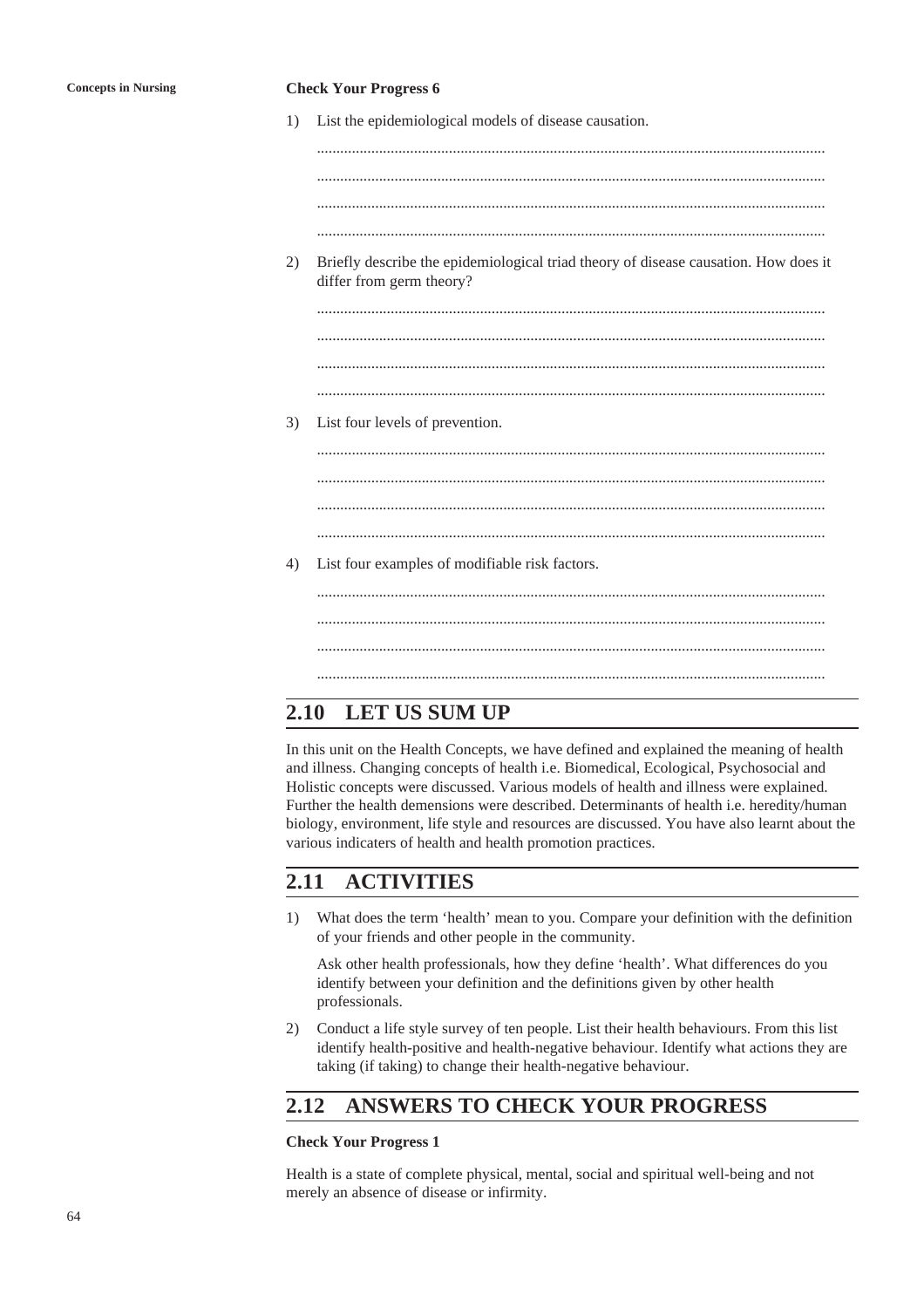## **Check Your Progress 2**

- 1) a) Biomedical
	- b) Ecological
	- c) Psychosocial
	- d) Holistic
- 2) a) continuum
	- b) Biomedical, ecological, psychosocial

## **Check Your Progress 3**

- 1) Health-illness continuum High level wellness model Health belief model Agent-host environment model Paradigm of health
- 2)



- 3) a) Perceived susceptibility
	- b) Perceived threat of the disease
	- c) Perceived benefit of preventive action
	- d) Perceived barriers to preventive action
	- e) Modifying factors
	- f) Cures to disease
	- g) Likelihood of taking preventive action
- 4) a) Physical
	- b) Mental
	- c) Social
- 5) a) Free from internal conflict
	- b) Well adjusted
	- c) Has self identity
	- d) Has self esteem
	- e) Knows needs and goals
	- f) Good self control
	- g) Solves problems in telling gently

## **Check Your Progress 4**

- 1) a) Heredity/Human biology
	- b) Environment
	- c) Life style
	- d) Resources